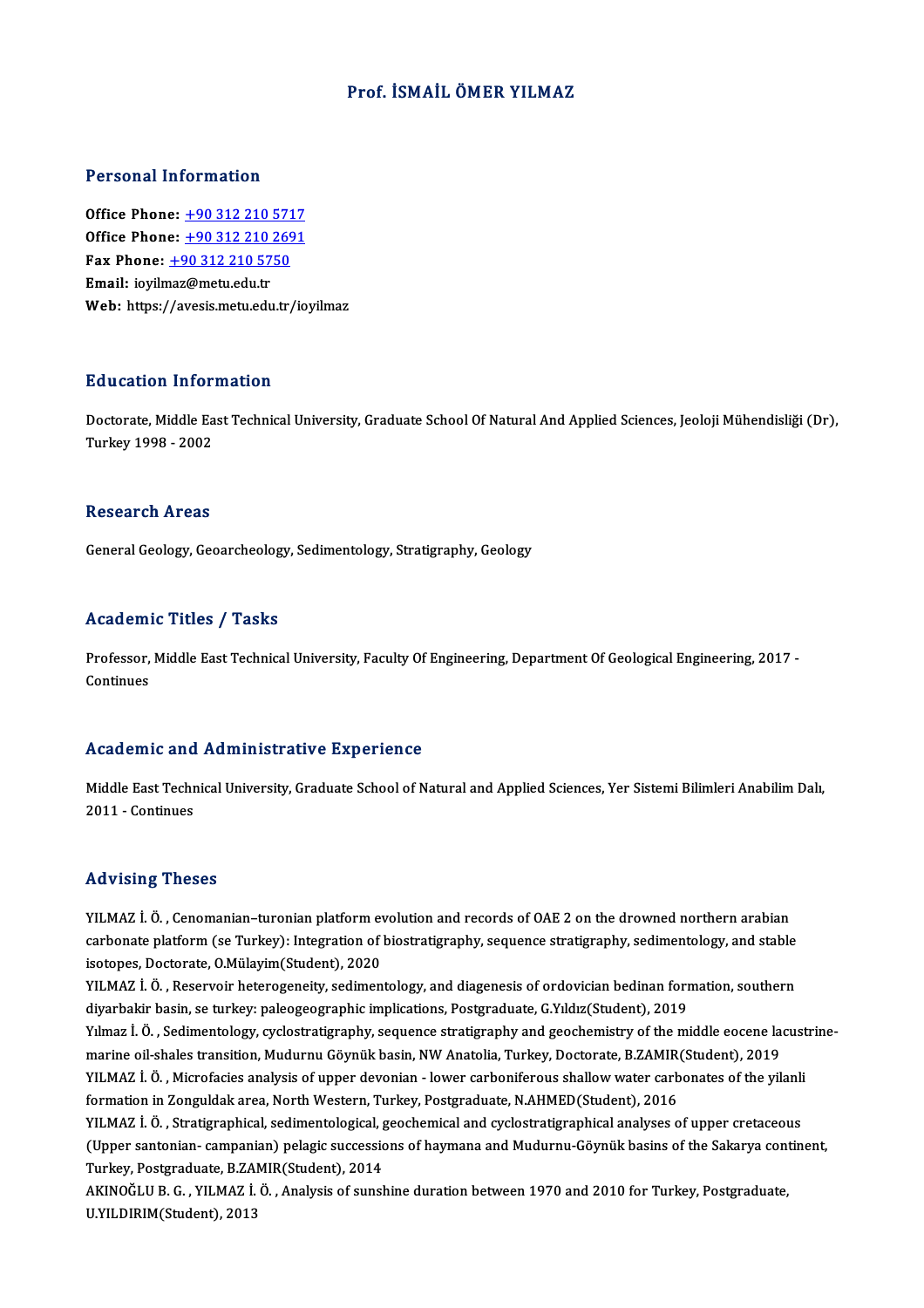YILMAZ İ. Ö. , Sedimentary petrographic properties and porosity distribution of the karababa-c member in the vicinity of<br>the Pati Gälses and Gälseli, eil fields. Advannan, se Tyrkey, Bestansduste, M SOVTÜBK(Stydent), 2012 YILMAZ İ. Ö. , Sedimentary petrographic properties and porosity distribution of the karababa-c memb<br>the Bati Gökçe and Gölgeli· oil fields, Adıyaman, se Turkey, Postgraduate, M.SOYTÜRK(Student), 2013<br>VILMAZ İ. Ö., Sediment YILMAZ İ. Ö. , Sedimentary petrographic properties and porosity distribution of the karababa-c member in the vicini<br>the Bati Gökçe and Gölgeli• oil fields, Adıyaman, se Turkey, Postgraduate, M.SOYTÜRK(Student), 2013<br>YILMAZ

the Bati Gökçe and Gölgeli• oil fields, Adıyaman, se Turkey, Postgraduate, M.SOYTÜRK(Student), 2013<br>YILMAZ İ. Ö. , Sedimentological and cyclostratigraphic analysis of upper part of the kartal formation (sw of Ankara),<br>Post YILMAZ İ. Ö. , Sedimentological and cyclostratigraphic analysis of upper part of the kartal formation (sw of Ankara),<br>Postgraduate, R.Aghayev(Student), 2008<br>YILMAZ İ. Ö. , Sedimentological and cyclostratigraphic analysis o

Postgraduate, R.Aghayev(Student), 2008<br>YILMAZ İ. Ö. , Sedimentological and cyclostratigraphi<br>Ankara), Postgraduate, R.AGHAYEV(Student), 2008<br>CÜNAL TÜRKMENOĞLU A. YU MAZ İ. Ö. Sedimentel YILMAZ İ. Ö. , Sedimentological and cyclostratigraphic analysis of upper part of the Kartal formation (South West of<br>Ankara), Postgraduate, R.AGHAYEV(Student), 2008<br>GÜNAL TÜRKMENOĞLU A., YILMAZ İ. Ö. , Sedimentological, cy

Ankara), Postgraduate, R.AGHAYEV(Student), 2008<br>GÜNAL TÜRKMENOĞLU A., YILMAZ İ. Ö. , Sedimentological, cyclostratigraphic analysis and reservoir characteriza<br>Balakhany x formation within the productive series Azeri field o GÜNAL TÜRKMENOĞLU A., YI<br>Balakhany x formation within<br>E.BİNYATOV(Student), 2008<br>YU MAZ İ. Ö., Sodimantalasısı Balakhany x formation within the productive series Azeri field on C01 well (Offshore Azerbaijan), Postgraduate,<br>E.BİNYATOV(Student), 2008<br>YILMAZ İ. Ö. , Sedimentological, cyclostratigraphical and sequence stratigraphical a

E.BİNYATOV(Student), 2008<br>YILMAZ İ. Ö. , Sedimentological, cyclostratigraphical and sequence stra<br>formation (Northwest Turkey), Postgraduate, S.YİĞİT(Student), 2007<br>YU MAZ İ. Ö., Sedimentelegisel, syelestratisyanhisel and YILMAZ İ. Ö. , Sedimentological, cyclostratigraphical and sequence stratigraphical analysis of cretaceous üzümlü<br>formation (Northwest Turkey), Postgraduate, S.YİĞİT(Student), 2007<br>YILMAZ İ. Ö. , Sedimentological, cyclostra

formation (Northwest Turkey), Postgraduate, S.YİĞİT(Student), 2007<br>YILMAZ İ. Ö. , Sedimentological, cyclostratigraphical and sequence stratigraphical analysis of cretaceous Üzümlü<br>formation (NW Turkey), Postgraduate, S.Yiğ YILMAZ İ. Ö. , Sedimentological, cyclostratigraphical and sequence stratigraphical analysis of cretaceous Üzümlü<br>formation (NW Turkey), Postgraduate, S.Yiğit(Student), 2007<br>YILMAZ İ. Ö. , Sedimentology and stratigraphy of

formation (NW Turkey), Postgraduate, S.Yiğit(Student), 2007<br>YILMAZ İ. Ö. , Sedimentology and stratigraphy of Türbeyanı marl sequences and İnpiri limestones (late barremian<br>albian): Implications for possible source and rese albian): Implications for possible source and reservoir rocks (NW Turkey), Postgraduate, A.NABİYEV(Student), 2007<br>Articles Published in Journals That Entered SCI, SSCI and AHCI Indexes

I. Microfacies and stable isotope analyses (δ13C and δ18O) of the upper Serpukhovian-Moscovian carbonates and stable isotope analyses (813C and 8180) of the upper Serpukhovian-Moscovian<br>carbonates in the Hadim Nappe, southern Turkey: an approach to document the Late Paleozoic Ice<br>Age (LBIA) Microfacies<br>carbonates<br>Age (LPIA) carbonates in the Hadim Napp<br>Age (LPIA)<br>Akbaş M., Okuyucu C., YILMAZ İ.Ö.<br>Fasise vol 69 no 2 2022 (Journal

Age (LPIA)<br>Akbaş M., Okuyucu C., YILMAZ İ. Ö.<br>Facies, vol.68, no.3, 2022 (Journal Indexed in SCI Expanded)

Akbaş M., Okuyucu C., YILMAZ İ. Ö.<br>Facies, vol.68, no.3, 2022 (Journal Indexed in SCI Expanded)<br>II. 'Filament' marker beds in the Karababa-A Member (Turonian) of the Arabian platform, SE Turkey:<br>Pelace, environmental s Facies, vol.68, no.3, 2022 (Journal Indexed in SCI Expanded)<br>'Filament' marker beds in the Karababa-A Member (Turonian) of the Aral<br>Palaeo-environmental significance, stratigraphy and correlation potential<br>Mülayim O, VII M Palaeo-environmental significance, stratigraphy and correlation potential Mülayim O., YILMAZ İ.Ö., SARI B., Ferré B.

Proceedings of the Geologists' Association, vol.132, no.2, pp.188-198, 2021 (Journal Indexed in SCI)

Mülayim O., YILMAZ İ. Ö. , SARI B., Ferré B.<br>Proceedings of the Geologists' Association, vol.132, no.2, pp.188-198, 2021 (Journal Indexed in SCI)<br>III. First record of late Campanian paieoceanographic and paieociimatic chan Mazidag-Mardin area, SE Turkey<br>YILMAZ İ. Ö., Hosgor I., ALTINER S., Wagreich M., Kvacek J. First record of late Campanian paieoceanographic a<br>Mazidag-Mardin area, SE Turkey<br>YILMAZ İ. Ö. , Hosgor I., ALTINER S., Wagreich M., Kvacek J.<br>CARNETS DE CEOLOCIE val 21 no 6 nn 127 162 2021 (Jo

CARNETS DE GEOLOGIE, vol.21, no.6, pp.137-162, 2021 (Journal Indexed in SCI)

- YILMAZ İ. Ö. , Hosgor I., ALTINER S., Wagreich M., Kvacek J.<br>CARNETS DE GEOLOGIE, vol.21, no.6, pp.137-162, 2021 (Journal Indexed in SCI)<br>IV. Micropalaeontology, biostratigraphy, and depositional setting of the mid-Cretace CARNETS DE GEOLOGIE, vol.21, no.6, pp.137-162, 2021 ()<br>Micropalaeontology, biostratigraphy, and deposition<br>Formation at Derik, Mardin, south-eastern Turkey<br>Simmons M. D. *Visede V. VII MAZ LÖ. Hossen L. Mulari* Formation at Derik, Mardin, south-eastern Turkey<br>Simmons M. D. , Vicedo V., YILMAZ İ. Ö. , Hosgor I., Mulayim O., SARI B. Formation at Derik, Mardin, south-eastern Turkey<br>Simmons M. D. , Vicedo V., YILMAZ İ. Ö. , Hosgor I., Mulayim O., SARI B.<br>JOURNAL OF MICROPALAEONTOLOGY, vol.39, no.2, pp.203-232, 2020 (Journal Indexed in SCI)<br>Beserveir hat Simmons M. D. , Vicedo V., YILMAZ İ. Ö. , Hosgor I., Mulayim O., SARI B.<br>JOURNAL OF MICROPALAEONTOLOGY, vol.39, no.2, pp.203-232, 2020 (Journal Indexed in SCI)<br>V. Reservoir heterogeneity of Ordovician sandstone reservoir (
- JOURNAL OF MICROPALAEONTOLOGY, vol.39, no.<br>Reservoir heterogeneity of Ordovician sand<br>Diagenetic and sedimentological approachs<br><sup>Vildie C. VII MA7 I. Ö</sub></sup> V. Reservoir heterogeneity of Ordovician sandstone reservoir (Bedinan Formation, SE Turkey):<br>Diagenetic and sedimentological approachs<br>Yildiz G., YILMAZ İ.Ö.

MARINE AND PETROLEUM GEOLOGY, vol.118, 2020 (Journal Indexed in SCI)

- Yildiz G., YILMAZ İ. Ö.<br>MARINE AND PETROLEUM GEOLOGY, vol.118, 2020 (Journal Indexed in SCI)<br>VI. A Cenomanian-Santonian rudist-bearing carbonate platform on the northern Arabian Plate, Turkey:<br>facies and sequence strat MARINE AND PETROLEUM GEOLOGY,<br>A Cenomanian-Santonian rudist-b<br>facies and sequence stratigraphy<br>Mulayim O, VII MAZ LÖ, OTORS, SARI A Cenomanian-Santonian rudist-bearing cart<br>facies and sequence stratigraphy<br>Mulayim O., YILMAZ İ. Ö. , Ozer S., SARI B., TASLI K.<br>CRETACEOUS RESEARCH vel 110, 2020 (Journal L facies and sequence stratigraphy<br>Mulayim O., YILMAZ İ. Ö. , Ozer S., SARI B., TASLI K.<br>CRETACEOUS RESEARCH, vol.110, 2020 (Journal Indexed in SCI) Mulayim O., YILMAZ İ. Ö. , Ozer S., SARI B., TASLI K.<br>CRETACEOUS RESEARCH, vol.110, 2020 (Journal Indexed in SCI)<br>VII. An introduction to causes and consequences of Cretaceous sea-level changes (IGCP 609)<br>Wagreich M. Sames
- CRETACEOUS RESEARCH, vol.110, 2020 (Jou<br>An introduction to causes and conseque<br>Wagreich M., Sames B., Hart M., YILMAZ İ. Ö.<br>CRETACEOUS CLIMATE EVENTS AND SHOPT An introduction to causes and consequences of Cretaceous sea-level changes (IGCP 609)<br>Wagreich M., Sames B., Hart M., YILMAZ İ. Ö.<br>CRETACEOUS CLIMATE EVENTS AND SHORT-TERM SEA-LEVEL CHANGES, vol.498, pp.1-8, 2020 (Journal Wagrei<br>CRETA<br>in SCI)<br>Lata C CRETACEOUS CLIMATE EVENTS AND SHORT-TERM SEA-LEVEL CHANGES, vol.498, pp.1-8, 2020 (Journal Index<br>in SCI)<br>VIII. Late Cretaceous stratigraphy in the Mudurnu-Goynuk Basin (Turkey) and inferences on sea-level<br>change in the Lat
- in SCI)<br>Late Cretaceous stratigraphy in the Mudurnu-Goynuk<br>change in the Late Campanian to Early Maastrichtian<br>Welfaring E. Wagneich M. VII MAZ İ. Ö. Liu Sheeba L. S. Be Late Cretaceous stratigraphy in the Mudurnu-Goynuk Basir<br>change in the Late Campanian to Early Maastrichtian<br>Wolfgring E., Wagreich M., YILMAZ İ. Ö. , Liu Shasha L. S. , Boehm K.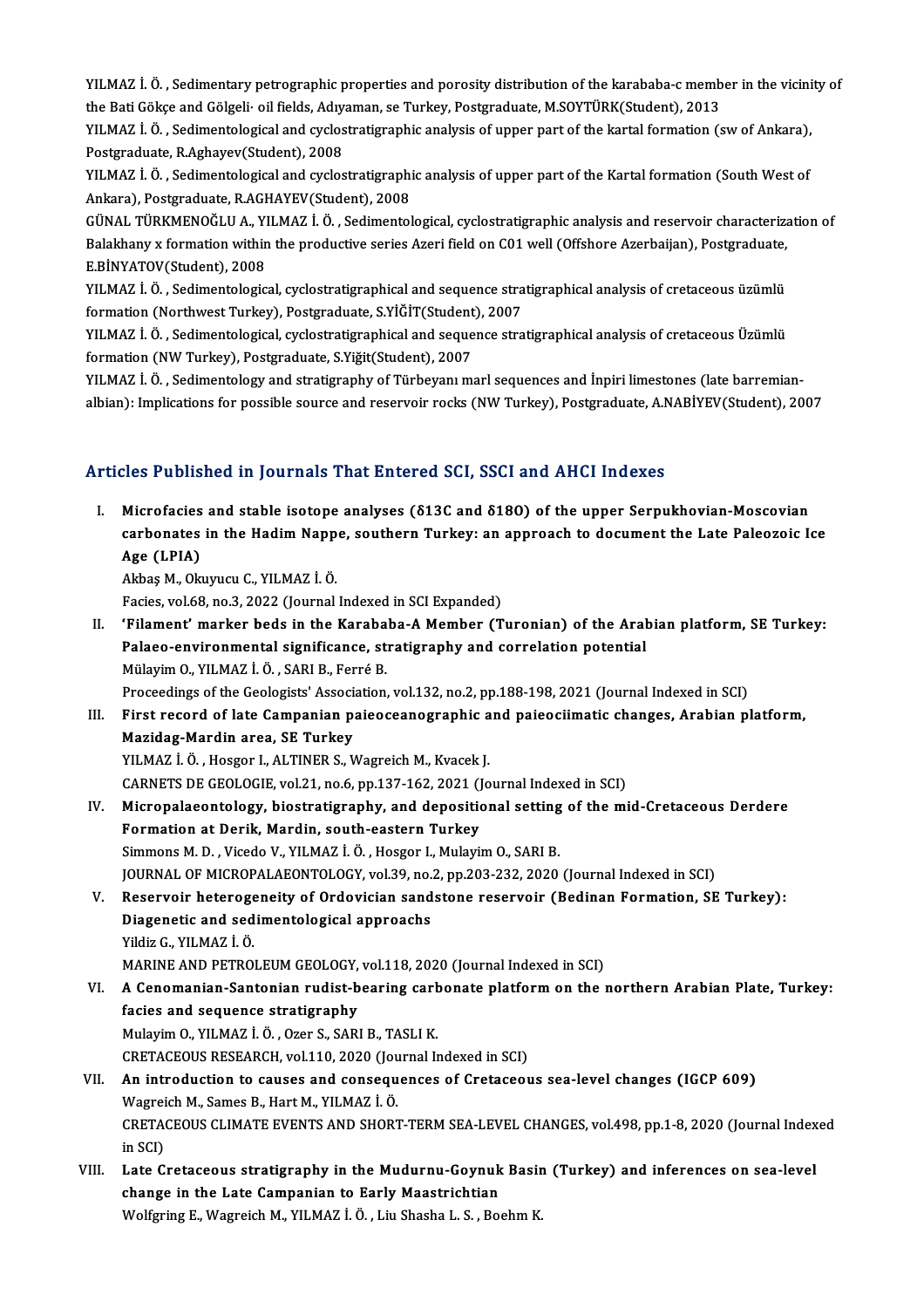CRETACEOUS CLIMATE EVENTS AND SHORT-TERM SEA-LEVEL CHANGES, vol.498, pp.129-146, 2020 (Journal CRETACEOUS CI<br>Indexed in SCI)<br>Chronology of CRETACEOUS CLIMATE EVENTS AND SHORT-TERM SEA-LEVEL CHANGES, vol.498, pp.129-146, 2020 (Journal<br>Indexed in SCI)<br>IX. Chronology of subduction and collision along the Izmir-Ankara suture in Western Anatolia: records<br>from the

Indexed in SCI)<br>Chronology of subduction and c<br>from the Central Sakarya Basin<br>Osakağlu E. Halvemez A. Asilylu S Chronology of subduction and collision along the Izmir-Ankara suture in Western Anatolia: records<br>from the Central Sakarya Basin<br>Ocakoğlu F., Hakyemez A., Açıkalın S., Altıner S., Büyükmeriç Y., Licht A., Demircan H., Şafa

from<br>Ocak<br>et al.<br>INTE Ocakoğlu F., Hakyemez A., Açıkalın S., Altıner S., Büyükmeriç Y., Licht A., Demircan H., Şafak |<br>et al.<br>INTERNATIONAL GEOLOGY REVIEW, vol.61, pp.1244-1269, 2019 (Journal Indexed in SCI)<br>PALEOCEOCP ARHIC NORTHEASTERN I IMIT

et al.<br>INTERNATIONAL GEOLOGY REVIEW, vol.61, pp.1244-1269, 2019 (Journal Indexed in SCI)<br>X. PALEOGEOGRAPHIC NORTHEASTERN LIMITS OF APHRODINA DUTRUGEI (COCQUAND, 1862)<br>CUETERODONTA, BIVALVIA) EROM THE CENOMANIAN OF THE ARAB INTERNATIONAL GEOLOGY REVIEW, vol.61, pp.1244-1269, 2019 (Journal Indexed in SCI)<br>PALEOGEOGRAPHIC NORTHEASTERN LIMITS OF APHRODINA DUTRUGEI (COCQUAND<br>(HETERODONTA, BIVALVIA) FROM THE CENOMANIAN OF THE ARABIAN PLATFORM<br>Hess

PALEOGEOGRAPHI<br>(HETERODONTA, B<br>Hosgor I., Yilmaz İ. Ö.<br>PIVISTA ITALIANA P (HETERODONTA, BIVALVIA) FROM THE CENOMANIAN OF THE ARABIAN PLATFORM<br>Hosgor I., Yilmaz İ. Ö.<br>RIVISTA ITALIANA DI PALEONTOLOGIA E STRATIGRAFIA, vol.125, no.2, pp.421-431, 2019 (Journal Indexed in SCI)<br>Navy Arausarian Canifar

Hosgor I., Yilmaz İ. Ö.<br>RIVISTA ITALIANA DI PALEONTOLOGIA E STRATIGRAFIA, vol.125, no.2, pp.421-431, 2019 (Journal Indexed<br>XI. New Araucarian Conifer from the Late Cretaceous (Campanian-Maastrichtian) of Southeastern<br>T RIVISTA<br>New Ar<br>Turkey<br><sup>Kuasak I</sup> XI. New Araucarian Conifer from the Late Cretaceous (Campanian-Maastrichtian) of Southeastern<br>Turkey<br>Kvacek J., YILMAZ İ.Ö., Hosgor I., Mendes M. M.

Turkey<br>Kvacek J., YILMAZ İ. Ö. , Hosgor I., Mendes M. M.<br>INTERNATIONAL JOURNAL OF PLANT SCIENCES, vol.180, no.6, pp.597-606, 2019 (Journal Indexed in SCI)<br>Unner Cretasseus volaenislestis sermleyes and salsareeus plankten b

XII. Upper Cretaceous volcaniclastic complexes and calcareous plankton biostratigraphy in the Western<br>Pontides, NW Turkey INTERNATIONAL JOURN<br>Upper Cretaceous vol<br>Pontides, NW Turkey<br>Pochm K. Worreich M. J Pontides, NW Turkey<br>Boehm K., Wagreich M., Wolfgring E., Tuysuz O., Gier S., YILMAZ İ. Ö.<br>TURKISH JOURNAL OF EARTH SCIENCES, vol.28, no.2, pp.187-209, 2019 (Journal Indexed in SCI)<br>Qosunnanga of the Lower Cambrian anomane

Boehm K., Wagreich M., Wolfgring E., Tuysuz O., Gier S., YILMAZ İ. Ö.

# Boehm K., Wagreich M., Wolfgring E., Tuysuz O., Gier S., YILMAZ İ. Ö.<br>TURKISH JOURNAL OF EARTH SCIENCES, vol.28, no.2, pp.187-209, 2019 (Journal Indexed in SCI)<br>XIII. Occurrence of the Lower Cambrian anemone-style trac TURKISH JOURNAL (<br>Occurrence of the<br>Derik, SE Turkey)<br>Hossor L YU MAZ İ **Occurrence of the Letter**<br>Derik, SE Turkey)<br>Hosgor I., YILMAZ İ.Ö.<br>COMPTES PENDUS PAL

Derik, SE Turkey)<br>Hosgor I., YILMAZ İ. Ö.<br>COMPTES RENDUS PALEVOL, vol.17, no.8, pp.495-503, 2018 (Journal Indexed in SCI)

### Hosgor I., YILMAZ İ. Ö.<br>COMPTES RENDUS PALEVOL, vol.17, no.8, pp.495-503, 2018 (Journal Indexed in SCI)<br>XIV. Roveacrinid microfacial assemblages (Roveacrinida, Crinoidea) from the Lower-Middle Cenomanian<br>of the Advaman COMPTES RENDUS PALEVOL, vol.17, n<br>Roveacrinid microfacial assemblag<br>of the Adyaman area (SE Turkey)<br>Mulayim O, VII MAZ LÖ, Ferre P Roveacrinid microfacial assem<br>of the Adyaman area (SE Turk<br>Mulayim O., YILMAZ İ.Ö. , Ferre B.<br>ARARIAN IQURNAL OF CEOSCIEN of the Adyaman area (SE Turkey)<br>Mulayim O., YILMAZ İ. Ö. , Ferre B.<br>ARABIAN JOURNAL OF GEOSCIENCES, vol.11, no.18, 2018 (Journal Indexed in SCI)

XV. Plankton biostratigraphy andmagnetostratigraphy of the Santonian-Campanian boundary interval in the Mudurnu-Goynuk Basin, northwestern Turkey Wolfgring E., Wagreich M., Dinares-Turell J., YILMAZ İ.Ö., Bohm K.

CRETACEOUS RESEARCH, vol.87, pp.296-311, 2018 (Journal Indexed in SCI)

Wolfgring E., Wagreich M., Dinares-Turell J., YILMAZ İ. Ö. , Bohm K.<br>CRETACEOUS RESEARCH, vol.87, pp.296-311, 2018 (Journal Indexed in SCI)<br>XVI. The upper Coniacian to upper Santonian drowned Arabian carbonate platform, th CRETACEOUS RESEARCH, vol.87, pp.296-311, 2018 (Journal Indexed in SCI)<br>The upper Coniacian to upper Santonian drowned Arabian carbonate platfo<br>area, SE Turkey: Sedimentological, stratigraphic, and ichthyofaunal records<br>VII The upper Coniacian to upper Santonian drowned Arabian carbo<br>area, SE Turkey: Sedimentological, stratigraphic, and ichthyofaun<br>YILMAZ İ. Ö., Cook T. D., Hosgor I., Wagreich M., Rebman K., Murray A. M.<br>CPETACEOUS PESEARCH v area, SE Turkey: Sedimentological, stratigraphic, and ichthyofaunal records<br>YILMAZ İ. Ö. , Cook T. D. , Hosgor I., Wagreich M., Rebman K., Murray A. M. CRETACEOUS RESEARCH, vol.84, pp.153-167, 2018 (Journal Indexed in SCI)

# XVII. Orbitally-driven Mid-Burdigalian Coastal Sabkha cycles from the Sivas Basin: Sedimentological, paleontological, and geochemical data Orbitally-driven Mid-Burdigalian Coastal<br>paleontological, and geochemical data<br>OCAKOĞLU F., Yavuz N., Aydln A., YILMAZ İ. Ö.<br>PALAEOCEOCRAPHY PALAEOCLIMATOLOCY I

PALAEOGEOGRAPHY PALAEOCLIMATOLOGY PALAEOECOLOGY, vol.490, pp.505-521, 2018 (Journal Indexed in SCI) OCAI<br>PAL*I*<br>SCI)<br>Divo PALAEOGEOGRAPHY PALAEOCLIMATOLOGY PALAEOECOLOGY, vol.490, pp.505-521, 2018<br>SCI)<br>XVIII. Divaricate patterns in Cambro-Ordovician obolid brachiopods from Gondwana<br>Morel M. Hosser L. XII MAZ İ. Ö. Zamara S. Colmanar L

# SCI)<br>Divaricate patterns in Cambro-Ordovician obolid |<br>Mergl M., Hosgor I., YILMAZ İ. Ö. , Zamora S., Colmenar J.<br>HISTORICAL RIQLOCY vel 30 no 7 nn 1915 1929-2019 Divaricate patterns in Cambro-Ordovician obolid brachiopods from Gon<br>Mergl M., Hosgor I., YILMAZ İ. Ö. , Zamora S., Colmenar J.<br>HISTORICAL BIOLOGY, vol.30, no.7, pp.1015-1029, 2018 (Journal Indexed in SCI)<br>Fluids along the

## Mergl M., Hosgor I., YILMAZ İ. Ö. , Zamora S., Colmenar J.<br>HISTORICAL BIOLOGY, vol.30, no.7, pp.1015-1029, 2018 (Journal Indexed in SCI)<br>XIX. Fluids along the North Anatolian Fault, Niksar basin, north central Turkey: HISTORICAL BIOLOGY, vol.30, no.7, pp.1015-1029, 2018 (Journal Indexed in SCI)<br>Fluids along the North Anatolian Fault, Niksar basin, north central Turkey: Insight from stabl<br>isotopic and geochemical analysis of calcite vein Fluids along the North Anatolian Fault, Niksar basin, north central Turkey: Insight from stablisotopic and geochemical analysis of calcite veins<br>Sturrock C. P. , Catlos E. J. , Miller N. R. , AKGÜN A., Fall A., Gabitov R. isotopic and geochemical analysis of calcite veins<br>Sturrock C. P. , Catlos E. J. , Miller N. R. , AKGÜN A., Fall A., Gabitov R. I. , YILMAZ İ. Ö. , Lar<br>JOURNAL OF STRUCTURAL GEOLOGY, vol.101, pp.58-79, 2017 (Journal Indexe

# XX. Ecological response to collapse of the biological pump following the mass extinction at the<br>Cretaceous-Paleogene boundary JOURNAL OF STRUCTURAL GEOLOGY<br>Ecological response to collapse of<br>Cretaceous-Paleogene boundary<br>Vellakeen L.Weelders L. Asikalin S. 1

Vellekoop J., Woelders L., Acikalin S., Smit J., van de Schootbrugge B., YILMAZ İ. Ö., Brinkhuis H., Speijer R. P. BIOGEOSCIENCES, vol.14, no.4, pp.1-16, 2017 (Journal Indexed in SCI)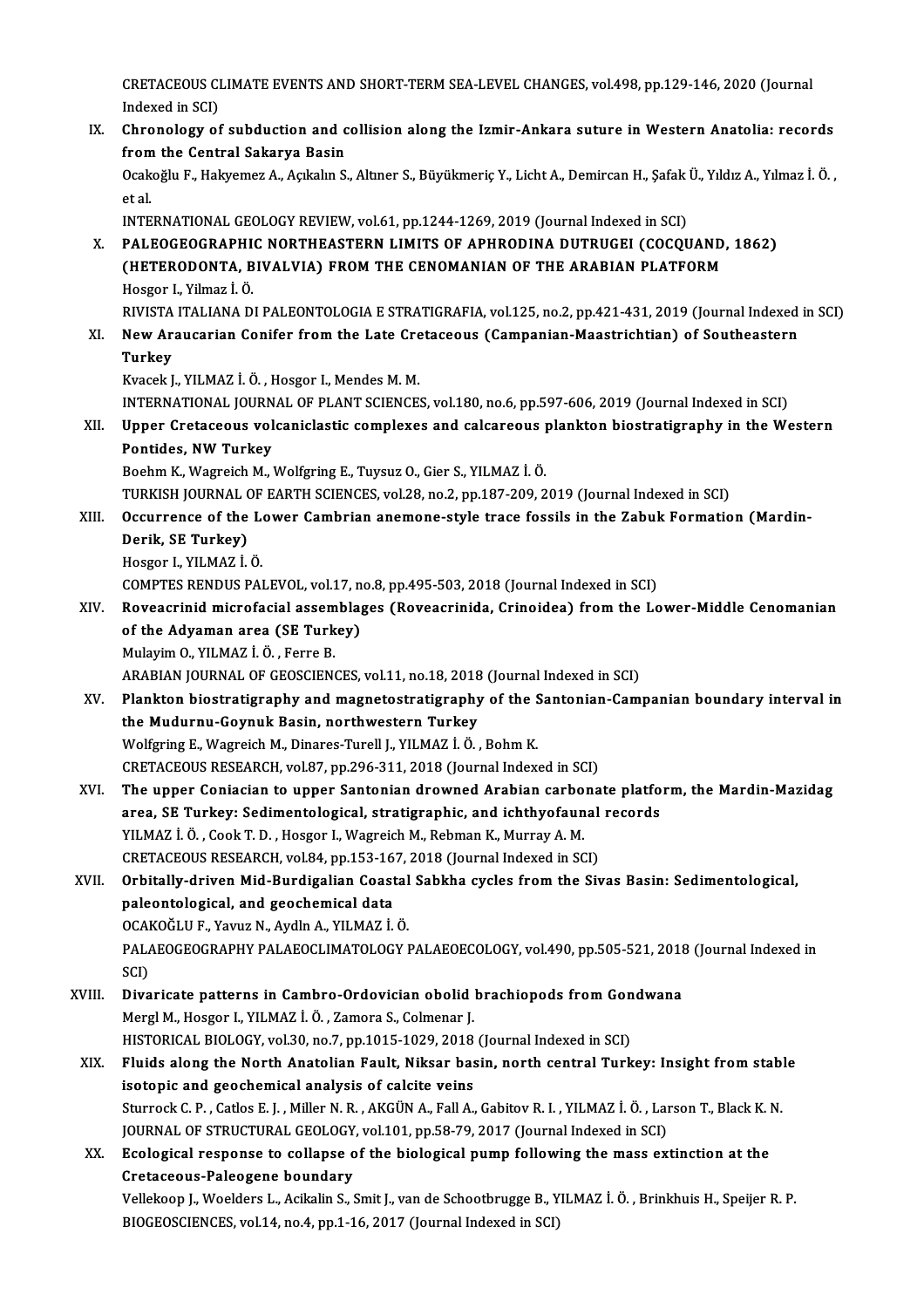| XXI.         | Maastrichtian-Thanetian planktonic foraminiferal biostratigraphy and remarks on the K-Pg                                                                                                    |
|--------------|---------------------------------------------------------------------------------------------------------------------------------------------------------------------------------------------|
|              | boundary in the southern Kocaeli Peninsula (NW Turkey)                                                                                                                                      |
|              | Sarigul V., Hakyemez A., Tuysuz O., Can Genc S., YILMAZ İ. Ö., Özcan E.                                                                                                                     |
|              | TURKISH JOURNAL OF EARTH SCIENCES, vol.26, no.1, pp.1-29, 2017 (Journal Indexed in SCI)                                                                                                     |
| XXII.        | Illitization of Late Devonian-Early Carboniferous K-bentonites from Western Pontides, NW Turkey:                                                                                            |
|              | Implications for their origin and age                                                                                                                                                       |
|              | BOZKAYA Ö., GÜNAL TÜRKMENOĞLU A., GÖNCÜOĞLU M. C. , Unluce O., YILMAZ İ. Ö. , Schroeder P. A.                                                                                               |
|              | APPLIED CLAY SCIENCE, vol.134, pp.257-274, 2016 (Journal Indexed in SCI)                                                                                                                    |
| XXIII.       | Geological features and geochemical characteristics of Late Devonian-Early Carboniferous K-                                                                                                 |
|              | bentonites from northwestern Turkey                                                                                                                                                         |
|              | GÖNCÜOĞLU M. C. , Gunal-Turkmenoglu A., BOZKAYA Ö., Unluce-Yucel O., OKUYUCU C., YILMAZ İ. Ö.                                                                                               |
|              | CLAY MINERALS, vol.51, no.4, pp.539-562, 2016 (Journal Indexed in SCI)                                                                                                                      |
| <b>XXIV</b>  | Upper Jurassic-Lower Cretaceous depositional environments and evolution of the Bilecik (Sakarya                                                                                             |
|              | Zone) and Tauride carbonate platforms, Turkey                                                                                                                                               |
|              | YILMAZ İ Ö , ALTINER D., OCAKOĞLU F.                                                                                                                                                        |
|              | PALAEOGEOGRAPHY PALAEOCLIMATOLOGY PALAEOECOLOGY, vol.449, pp.321-340, 2016 (Journal Indexed in<br>SCI)                                                                                      |
| XXV.         | A 2800-year multi-proxy sedimentary record of climate change from Lake Cubuk (Goynuk, Bolu, NW                                                                                              |
|              | Anatolia)                                                                                                                                                                                   |
|              | OCAKOĞLU F., Doenmez E. O., AKBULUT A., TUNOĞLU C., Kır O., Açıkalın S., Erayık C., YILMAZ İ. Ö., Leroy S.                                                                                  |
|              | HOLOCENE, vol.26, no.2, pp.205-221, 2016 (Journal Indexed in SCI)                                                                                                                           |
| XXVI.        | Review: Short-term sea-level changes in a greenhouse world - A view from the Cretaceous                                                                                                     |
|              | Sames B., Wagreich M., Wendler J. E., Haq B. U., Conrad C. P., Melinte-Dobrinescu M. C., Hu X., Wendler I.,                                                                                 |
|              | Wolfgring E, YILMAZ İ Ö, et al.                                                                                                                                                             |
|              | PALAEOGEOGRAPHY PALAEOCLIMATOLOGY PALAEOECOLOGY, vol.441, pp.393-411, 2016 (Journal Indexed in                                                                                              |
|              | SCI)                                                                                                                                                                                        |
| <b>XXVII</b> | Advances and Perspectives in Understanding Cretaceous Sea-level Change Preface                                                                                                              |
|              | Wagreich M., Haq B. U., Melinte-Dobrinescu M., Sames B., YILMAZ İ. Ö.                                                                                                                       |
|              | PALAEOGEOGRAPHY PALAEOCLIMATOLOGY PALAEOECOLOGY, vol.441, pp.391-392, 2016 (Journal Indexed in                                                                                              |
|              | SCI)                                                                                                                                                                                        |
| XXVIII.      | Ecological response to collapse of the biological pump following the mass extinction at the<br>Cretaceous Paleogene boundary                                                                |
|              | Vellekoop J., Woelders L., Açıkalın S., Smit J., van de Schootbrugge B., YILMAZ İ. Ö., Brinkhuis H., Speijer R. P.                                                                          |
|              | Biogeosciences Discussions, pp.1-27, 2016 (Journal Indexed in SCI)                                                                                                                          |
| XXIX.        | The Kapanbogazi formation: A key unit for understanding Late Cretaceous evolution of the Pontides,                                                                                          |
|              | N Turkey                                                                                                                                                                                    |
|              | TÜYSÜZ O., Melinte-Dobrinescu M. C., YILMAZ İ. Ö., Kirici S., Svabenicka L., Skupien P.                                                                                                     |
|              | PALAEOGEOGRAPHY PALAEOCLIMATOLOGY PALAEOECOLOGY, vol.441, pp.565-581, 2016 (Journal Indexed in                                                                                              |
|              | SCI)                                                                                                                                                                                        |
| XXX.         | Stable isotopes and geochemistry of a Campanian-Maastrichtian pelagic succession, Mudurnu-                                                                                                  |
|              | Goynuk Basin, NW Turkey: Implications for palaeoceanography, palaeoclimate and sea-level                                                                                                    |
|              | fluctuations                                                                                                                                                                                |
|              | Acikalin S., OCAKOĞLU F., YILMAZ İ. Ö., Vonhof H., Hakyemez A., Smit J.                                                                                                                     |
|              | PALAEOGEOGRAPHY PALAEOCLIMATOLOGY PALAEOECOLOGY, vol.441, pp.453-466, 2016 (Journal Indexed in                                                                                              |
|              | SCI)                                                                                                                                                                                        |
| XXXI.        | Upper Cenomanian-Lower Campanian Derdere and Karababa formations in the Cemberlitas oil field,                                                                                              |
|              | southeastern Turkey: their microfacies analyses, depositional environments, and sequence                                                                                                    |
|              | stratigraphy                                                                                                                                                                                |
|              | Mülayim O., Mancini E., Çemen İ., YILMAZ İ. Ö.                                                                                                                                              |
| XXXII.       | TURKISH JOURNAL OF EARTH SCIENCES, vol.25, no.1, pp.46-63, 2016 (Journal Indexed in SCI)<br>The 9th International Symposium on the Cretaceous System, held on 1-5 September 2013 in Ankara, |
|              |                                                                                                                                                                                             |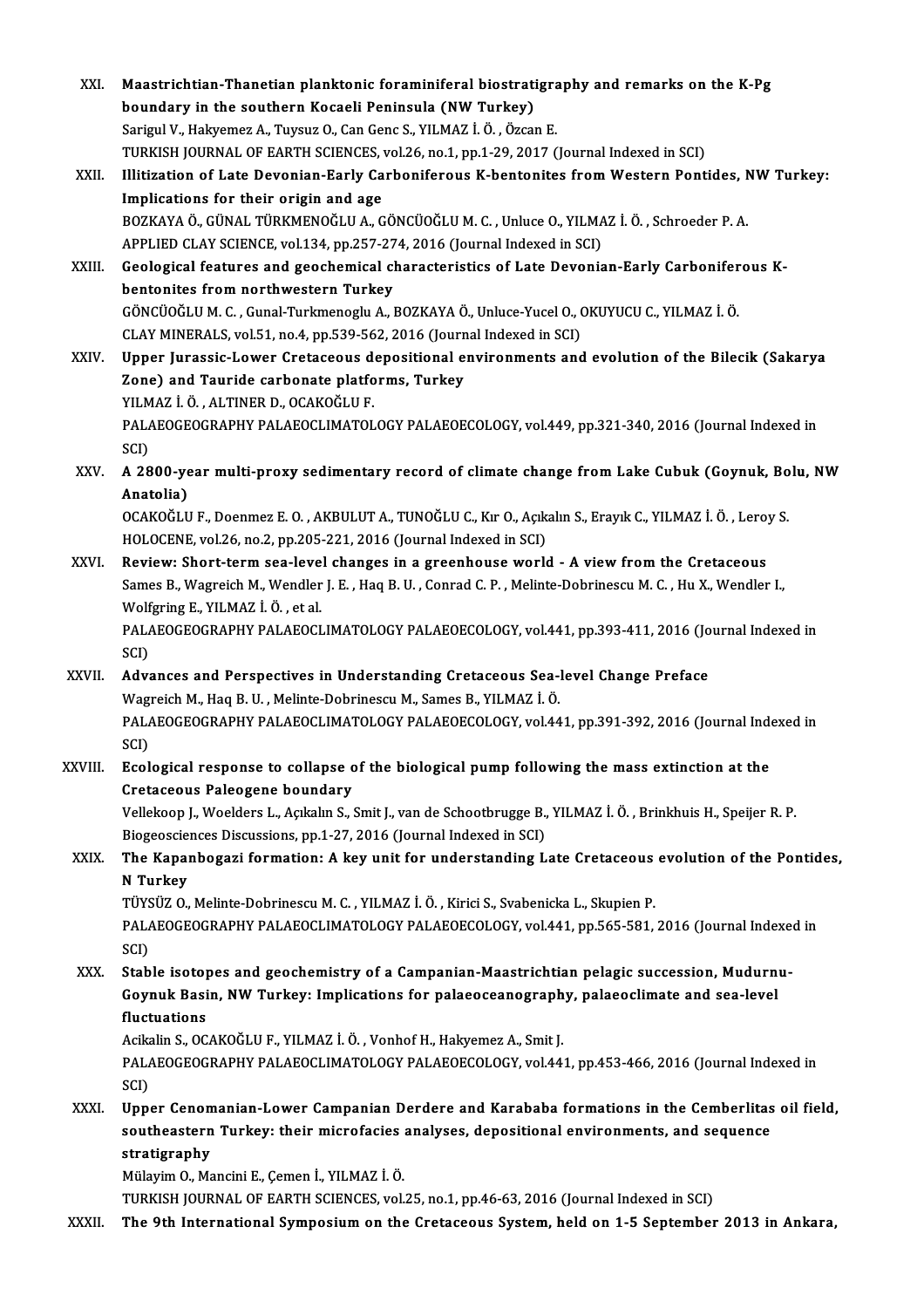**Turkey** YILMAZ İ. Ö., Wagreich M., Weissert H. CRETACEOUS RESEARCH, vol.56, pp.689-690, 2015 (Journal Indexed in SCI) YILMAZ İ. Ö. , Wagreich M., Weissert H.<br>CRETACEOUS RESEARCH, vol.56, pp.689-690, 2015 (Journal Indexed in SCI)<br>XXXIII. An approach to paleoclimatic conditions for Devonian (upper Lochkovian and middle Givetian) CRETACEOUS RESEARCH, vol.56, pp.689-690, 2015 (Journal Ind<br>An approach to paleoclimatic conditions for Devonian (in<br>ironstone formation, NW Anatolian carbonate platform<br>VII MAZI Ö. CÖNCÜQČLUM G. Domirav D.G. Codik L ironstone formation, NW Anatolian carbonate platform<br>YILMAZ İ.Ö., GÖNCÜOĞLUM.C., Demiray D.G., Gedik I. ironstone formation, NW Anatolian carbonate platform<br>YILMAZ İ. Ö. , GÖNCÜOĞLU M. C. , Demiray D. G. , Gedik I.<br>TURKISH JOURNAL OF EARTH SCIENCES, vol.24, no.1, pp.21-38, 2015 (Journal Indexed in SCI)<br>Clay minoralogy, chami YILMAZ İ. Ö. , GÖNCÜOĞLU M. C. , Demiray D. G. , Gedik I.<br>TURKISH JOURNAL OF EARTH SCIENCES, vol.24, no.1, pp.21-38, 2015 (Journal Indexed in SCI)<br>XXXIV. Clay mineralogy, chemistry, and diagenesis of Late Devonian K-be TURKISH JOURNAL OF E<br>Clay mineralogy, chen<br>northwestern Turkey<br>CÜNAL TÜRKMENOĞLU Clay mineralogy, chemistry, and diagenesis of Late Devonian K-bentonite occurrences<br>northwestern Turkey<br>GÜNAL TÜRKMENOĞLU A., BOZKAYA Ö., GÖNCÜOĞLU M. C. , Unluce O., YILMAZ İ. Ö. , OKUYUCU C.<br>TURKISH JOURNAL OF FARTH SCIE northwestern Turkey<br>GÜNAL TÜRKMENOĞLU A., BOZKAYA Ö., GÖNCÜOĞLU M. C. , Unluce O., YILMAZ İ. Ö. , OKUYUCU C. XXXV. Geochemical and palaeontological characterization of a new K-Pg Boundary locality from the<br>Northern branch of the Neo-Tethys: Mudurnu - Goynuk Basin, NW Turkey TURKISH JOURNAL OF EARTH SCIENCES, vol.24, no.3, pp.209-229, 2015 (Journal Indexed in SCI) Geochemical and palaeontological characterization of a new K-Pg Boundary locality from the<br>Northern branch of the Neo-Tethys: Mudurnu - Goynuk Basin, NW Turkey<br>Acikalin S., Vellekoop J., Ocakoğlu F., Yılmaz İ. Ö. , Smit J. **Northern branc<br>Acikalin S., Velleko<br>Woelders L., et al.<br>CRETACEOUS RES** Acikalin S., Vellekoop J., Ocakoğlu F., Yılmaz İ. Ö. , Smit J., Altıner S., Goderis S.,<br>Woelders L., et al.<br>CRETACEOUS RESEARCH, vol.52, pp.251-267, 2015 (Journal Indexed in SCI)<br>Farly to Mid Holosone J.eks level and tempe Woelders L., et al.<br>CRETACEOUS RESEARCH, vol.52, pp.251-267, 2015 (Journal Indexed in SCI)<br>XXXVI. Early to Mid Holocene Lake level and temperature records from the terraces of LakeSünnet in NW<br>Turkey CRETACEOUS RESEARCH, vol.52, pp.251-267, 2015 (Journal Indexed in SCI)<br>Early to Mid Holocene Lake level and temperature records from th<br>Turkey<br>OCAKOĞLU F., kır o., YILMAZ İ. Ö. , TUNOĞLU C., sanem a., celal e., suzan l. Early to Mid Holocene Lake level and temperature records from<br>Turkey<br>OCAKOĞLU F., kır o., YILMAZ İ.Ö. , TUNOĞLU C., sanem a., celal e., suzan l.<br>Pelseoggegraphy. Pelseoglimatelegy. Pelseoggelegy. vel 260 nn 175 194 Turkey<br>OCAKOĞLU F., kır o., YILMAZ İ. Ö. , TUNOĞLU C., sanem a., celal e., suzan l.<br>Parly te Mid Helesene Lake level and temperature resende from the terreses of Lake Suppet in NW. OCAKOĞLU F., kır o., YILMAZ İ. Ö. , TUNOĞLU C., sanem a., celal e., suzan l.<br>Palaeogeography, Palaeoclimatology, Palaeoecology, vol.369, pp.175-184, 2013 (Journal Indexed in SCI Expanded)<br>XXXVII. Early to Mid-Holocene Palaeoge<br><mark>Early to</mark><br>Turkey<br>OCAKOČ Early to Mid-Holocene Lake level and temperature records from the terr<br>Turkey<br>OCAKOĞLU F., Kir O., YILMAZ İ. Ö. , Acikalin S., Erayik C., TUNOĞLU C., Leroy S. A. G.<br>PALAEOCEOCRAPHY PALAEOCLIMATOLOCY PALAEOECOLOCY .val 360 Turkey<br>OCAKOĞLU F., Kir O., YILMAZ İ. Ö. , Acikalin S., Erayik C., TUNOĞLU C., Leroy S. A. G.<br>PALAEOGEOGRAPHY PALAEOCLIMATOLOGY PALAEOECOLOGY, vol.369, pp.175-184, 2013 (Journal Indexed in<br>SCD OCAI<br>PAL*I*<br>SCI)<br>Strai PALAEOGEOGRAPHY PALAEOCLIMATOLOGY PALAEOECOLOGY, vol.369, pp.175-184, 2013 (Journal Indexed in<br>SCI)<br>XXXVIII. Stratigraphic transition and palaeoenvironmental changes from the Aptian oceanic anoxic event 1a<br>(OAE1a) to the a SCI)<br>Stratigraphic transition and palaeoenvironmental changes from the Aptian oceanic al<br>(OAE1a) to the oceanic red bed 1 (ORB1) in the Yenicesihlar section, central Turkey<br>Hu Y. Zhae K. VII MAZ İ.Ö. Li Y. Stratigraphic transition and p<br>(OAE1a) to the oceanic red b<br>Hu X., Zhao K., YILMAZ İ.Ö., Li Y.<br>CPETACEOUS PESEAPCH vel 29 (OAE1a) to the oceanic red bed 1 (ORB1) in the Yenicesihlar sect<br>Hu X., Zhao K., YILMAZ İ. Ö., Li Y.<br>CRETACEOUS RESEARCH, vol.38, pp.40-51, 2012 (Journal Indexed in SCI)<br>The first resert of the "Mid Berremian" Oseanis Aner Hu X., Zhao K., YILMAZ İ. Ö. , Li Y.<br>CRETACEOUS RESEARCH, vol.38, pp.40-51, 2012 (Journal Indexed in SCI)<br>XXXIX. The first record of the "Mid-Barremian" Oceanic Anoxic Event and the Late Hauterivian platform<br>drowning of th CRETACEOUS RESEARCH, vol.38, pp.40-51, 2012 (Journal Indexed in SCI) YILMAZ İ.Ö., ALTINER D., TEKİN U.K., OCAKOĞLU F. CRETACEOUS RESEARCH, vol.38, pp.16-39, 2012 (Journal Indexed in SCI) XL. Evidence of orbital forcing in lake-level fluctuations in theMiddle Eocene oil shale-bearing CRETACEOUS RESEARCH, vol.38, pp.16-39, 2012 (Journal Indexed in SCI)<br>Evidence of orbital forcing in lake-level fluctuations in the Middle Eocene oil<br>lacustrine successions in the Mudurnu-Goynuk Basin, NW Anatolia (Turkey)<br> Evidence of orbital forcing in lake-level fluctuations in th<br>lacustrine successions in the Mudurnu-Goynuk Basin, NW<br>OCAKOĞLU F., Acikalin S., YILMAZ İ.Ö., ŞAFAK Ü., GÖKÇEOĞLU C.<br>JOUPNAL OF ASIAN FARTH SCIENCES .vel 56 np 5 lacustrine successions in the Mudurnu-Goynuk Basin, NW Anatolia (Turkey)<br>OCAKOĞLU F., Acikalin S., YILMAZ İ. Ö. , ŞAFAK Ü., GÖKÇEOĞLU C.<br>JOURNAL OF ASIAN EARTH SCIENCES, vol.56, pp.54-71, 2012 (Journal Indexed in SCI)<br>Fyid OCAKOĞLU F., Acikalin S., YILMAZ İ. Ö. , ŞAFAK Ü., GÖKÇEOĞLU C.<br>JOURNAL OF ASIAN EARTH SCIENCES, vol.56, pp.54-71, 2012 (Journal Indexed in SCI)<br>XLI. Evidence of orbital forcing in lake level fluctuations in the Middle JOURNAL OF ASIAN EARTH SCIENCES, vol.56, pp.54-71, 2012 (Journal In<br>Evidence of orbital forcing in lake level fluctuations in the Midd<br>successions in the Mudurnu Göynük Basin NW Anatolia Turkey<br>OCAKOČIJI E. sanoma, YUMAZİÖ Evidence of orbital forcing in lake level flux<br>successions in the Mudurnu Göynük Basin<br>OCAKOĞLU F., sanem a., YILMAZ İ.Ö., ŞAFAK Ü.<br>Journal of Asian Farth Ssianses val 56 nn 54.71 successions in the Mudurnu Göynük Basin NW Anatolia Turkey<br>OCAKOĞLU F., sanem a., YILMAZ İ. Ö. , ŞAFAK Ü.<br>Journal of Asian Earth Sciences, vol.56, pp.54-71, 2012 (Journal Indexed in SCI Expanded)<br>The Unay Formation A Koy U OCAKOĞLU F., sanem a., YILMAZ İ. Ö. , ŞAFAK Ü.<br>Journal of Asian Earth Sciences, vol.56, pp.54-71, 2012 (Journal Indexed in SCI Expan<br>XLII. The Unaz Formation A Key Unit in the Western Black Sea Region N Turkey<br>VILMAZ İ Journal of Asian Earth Sciences, vol.56, pp<br>The Unaz Formation A Key Unit in the<br>YILMAZ İ. Ö. , TÜYSÜZ O., Lilian S., Sabri K.<br>TURKISH JOURNAL OE FARTH SCIENCES The Unaz Formation A Key Unit in the Western Black Sea Region N Turkey<br>YILMAZ İ. Ö. , TÜYSÜZ O., Lilian S., Sabri K.<br>TURKISH JOURNAL OF EARTH SCIENCES, vol.21, pp.1009-1028, 2012 (Journal Indexed in SCI Expanded)<br>Marine ra YILMAZ İ. Ö. , TÜYSÜZ O., Lilian S., Sabri K.<br>TURKISH JOURNAL OF EARTH SCIENCES, vol.21, pp.1009-1028, 2012 (Journal Indexed in SCI<br>XLIII. Marine rapid environmental climatic change in the Cretaceous greenhouse world<br>VILMA TURKISH JOURNAL OF EARTH SCIEN<br>Marine rapid environmental clim<br>YILMAZ İ. Ö. , Xiumian H., Michael W.<br>Cratageous Besearsh vol 28 nn 1 6 Marine rapid environmental climatic change in the Cretaceous greenhouse world<br>YILMAZ İ. Ö. , Xiumian H., Michael W.<br>Cretaceous Research, vol.38, pp.1-6, 2012 (Journal Indexed in SCI Expanded) YILMAZ İ. Ö. , Xiumian H., Michael W.<br>Cretaceous Research, vol.38, pp.1-6, 2012 (Journal Indexed in SCI Expanded)<br>XLIV. The Unaz Formation: A Key Unit in the Western Black Sea Region, N Turkey<br>Twee O VII MAZ İ. Ö. Syabonis Cretaceous Research, vol.38, pp.1-6, 2012 (Jou<br>The Unaz Formation: A Key Unit in the W<br>Tuysuz O., YILMAZ İ. Ö. , Svabenicka L., Kirici S.<br>TURKISH JOURNAL OF FARTH SCIENCES, vol.2 Tuysuz O., YILMAZ İ. Ö. , Svabenicka L., Kirici S.<br>TURKISH JOURNAL OF EARTH SCIENCES, vol.21, no.6, pp.1009-1028, 2012 (Journal Indexed in SCI) XLV. Foraminiferal biostratigraphy and sequence stratigraphy across themid-Carboniferous boundary in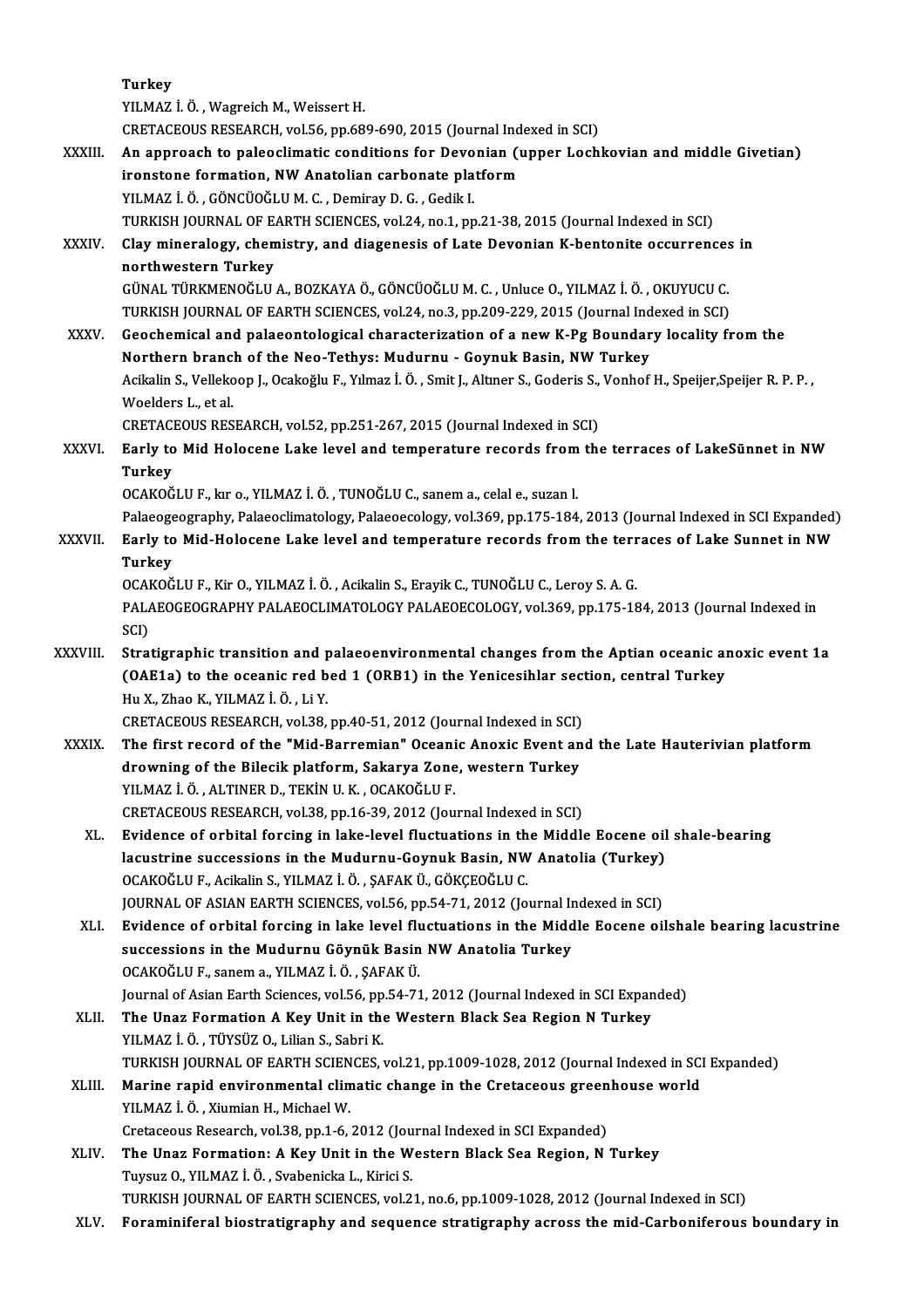the Central Taurides, Turkey Atakul-OzdemirA.,AltınerD.,Ozkan-Altiner S.,Yılmaz İ.Ö. FACIES, vol.57, pp.705-730, 2011 (Journal Indexed in SCI) Atakul-Ozdemir A., Altıner D., Ozkan-Altiner S., Yılmaz İ. Ö.<br>FACIES, vol.57, pp.705-730, 2011 (Journal Indexed in SCI)<br>XLVI. Foraminiferal biostratigraphy and sequence stratigraphyacross the mid Carboniferous boundary in<br> FACIES, vol.57, pp.705-730, 2011<br>Foraminiferal biostratigraph<br>the Central Taurides Turkey<br>avse a ALTINER D ALTINER S Foraminiferal biostratigraphy and seque<br>the Central Taurides Turkey<br>ayşe a., ALTINER D., ALTINER S., YILMAZ İ. Ö.<br>fasies vel 57.np 705.720.2011 (Journal Inde the Central Taurides Turkey<br>ayşe a., ALTINER D., ALTINER S., YILMAZ İ. Ö.<br>facies, vol.57, pp.705-730, 2011 (Journal Indexed in SCI Expanded) ayşe a., ALTINER D., ALTINER S., YILMAZ İ. Ö.<br>facies, vol.57, pp.705-730, 2011 (Journal Indexed in SCI Expanded)<br>XLVII. Cenomanian - Turonian Oceanic Anoxic Event (OAE2) in the Sakarya Zone, northwestern Turkey:<br>Sedime facies, vol.57, pp.705-730, 2011 (Journal Indexed in SCI Expanded)<br>Cenomanian - Turonian Oceanic Anoxic Event (OAE2) in the Sa<br>Sedimentological, cyclostratigraphic, and geochemical records<br>VILMAZI Ö. ALTINER D. TEKİN ILK, Sedimentological, cyclostratigraphic, and geochemical records<br>YILMAZ İ.Ö., ALTINER D., TEKİN U.K., Tuysuz O., Ocakoglu F., Acikalin S. Sedimentological, cyclostratigraphic, and geochemical records<br>YILMAZ İ. Ö. , ALTINER D., TEKİN U. K. , Tuysuz O., Ocakoglu F., Acikalin S.<br>CRETACEOUS RESEARCH, vol.31, no.2, pp.207-226, 2010 (Journal Indexed in SCI)<br>Strati XLVIII. Stratigraphy and Larger Foraminifera of the Eocene Shallow marine and Olistostromal Units of the Southern Part of the Thrace Basin NW Turkey CRETACEOUS RESEARCH, vol.31, no.2, pp.207-226, 20<br>Stratigraphy and Larger Foraminifera of the E<br>Southern Part of the Thrace Basin NW Turkey YILMAZ İ.Ö., ÖZCAN E., Gyoergy L. Southern Part of the Thrace Basin NW Turkey<br>YILMAZ İ. Ö. , ÖZCAN E., Gyoergy L.<br>Turkish Journal of Earth Sciences, vol.19, pp.27-77, 2010 (Journal Indexed in SCI Expanded)<br>Stratisranhy and Larser Fereminifere of the Fesene YILMAZ İ. Ö. , ÖZCAN E., Gyoergy L.<br>Turkish Journal of Earth Sciences, vol.19, pp.27-77, 2010 (Journal Indexed in SCI Expanded)<br>XLIX. Stratigraphy and Larger Foraminifera of the Eocene Shallow-marine and Olistostromal Unit Turkish Journal of Earth Sciences, vol.19, pp.27-77, 20<br>Stratigraphy and Larger Foraminifera of the Ec<br>Southern Part of the Thrace Basin, NW Turkey<br>Özgən E. Lees G. Olvu A. Baki Baka M. Kallanu K. Y. Stratigraphy and Larger Foraminifera of the Eocene Shal<br>Southern Part of the Thrace Basin, NW Turkey<br>Özcan E., Less G., Okay A., Baldi-Beke M., Kollanyi K., YILMAZ İ. Ö.<br>TURKISH JOURNAL OF FARTH SCIENCES VOL19 no 1 nn 27 7 Southern Part of the Thrace Basin, NW Turkey<br>Özcan E., Less G., Okay A., Baldi-Beke M., Kollanyi K., YILMAZ İ. Ö.<br>TURKISH JOURNAL OF EARTH SCIENCES, vol.19, no.1, pp.27-77, 2010 (Journal Indexed in SCI)<br>Finst results on da Özcan E., Less G., Okay A., Baldi-Beke M., Kollanyi K., YILMAZ İ. Ö.<br>TURKISH JOURNAL OF EARTH SCIENCES, vol.19, no.1, pp.27-77, 2010 (Journal Indexed in SCI)<br>L. First results on determination of cosmogenic Cl-36 in limesto TURKISH JOURNAL OF EARTH SCIENCES<br>First results on determination of co<br>Hittite capital of Hattusha (Turkey) First results on determination of cosmogenic Cl-36 in limestone from the Yenicekale<br>Hittite capital of Hattusha (Turkey)<br>Akcar N., Ivy-Ochs S., Alfimov V., YILMAZ İ.Ö. , Schachner A., ALTINER D., Yavuz V., Schluechter C.<br>Q Hittite capital of Hattusha (Turkey)<br>Akcar N., Ivy-Ochs S., Alfimov V., YILMAZ İ. Ö. , Schachner A., ALTINER D., Yavuz V., Schlue<br>QUATERNARY GEOCHRONOLOGY, vol.4, no.6, pp.533-540, 2009 (Journal Indexed in SCI)<br>Cretassous Akcar N., Ivy-Ochs S., Alfimov V., YILMAZ İ. Ö. , Schachner A., ALTINER D., Yavuz V., Schluechter C.<br>QUATERNARY GEOCHRONOLOGY, vol.4, no.6, pp.533-540, 2009 (Journal Indexed in SCI)<br>LI. Cretaceous pelagic red beds and blac QUATERNARY GEONER<br>Cretaceous pela<br>and oxic events<br>Vilmaz L.O Cretaceou<br>and oxic e<br>Yilmaz I. O.<br>TURKISH IC and oxic events<br>Yilmaz I. O.<br>TURKISH JOURNAL OF EARTH SCIENCES, vol.17, no.2, pp.263-296, 2008 (Journal Indexed in SCI)<br>Cretassous Belagis Bod Bods and Blask Shales Antian Santanian NW Turkey Clabel Oc Yilmaz I. O.<br>TURKISH JOURNAL OF EARTH SCIENCES, vol.17, no.2, pp.263-296, 2008 (Journal Indexed in SCI)<br>LII. Cretaceous Pelagic Red Beds and Black Shales Aptian Santonian NW Turkey Global OceanicAnoxic<br>and Ovic Events TURKISH JOURNAI<br>Cretaceous Pela<sub>l</sub><br>and Oxic Events<br><sup>VII MA7 i Ö</sub></sup> Cretaceous<br>and Oxic Ev<br>YILMAZ İ. Ö.<br>TURKISH IOI and Oxic Events<br>YILMAZ İ. Ö.<br>TURKISH JOURNAL OF EARTH SCIENCES, pp.263-296, 2008 (Journal Indexed in SCI Expanded) YILMAZ İ. Ö.<br>TURKISH JOURNAL OF EARTH SCIENCES, pp.263-296, 2008 (Journal Indexed in SCI Expanded)<br>LIII. Necdetina, a new fusulinoidean foraminifera with a recrystallized or replaced wall from the middle<br>normian of the con TURKISH JOURNAL OF EARTH SCIENCES, pp.263-<br>Necdetina, a new fusulinoidean foraminifer<br>permian of the central tauride belt, Turkey<br>ALTINED D. CROVES L.ALTINED S. VU MAZ L.Ö Necdetina, a new fusulinoidean foraminifera with a re<br>permian of the central tauride belt, Turkey<br>ALTINER D., GROVES J., ALTINER S., YILMAZ İ.Ö., ATAKUL A.<br>JOUPMAL OE EORAMINIEERAL RESEARCH vol 37 no.4 nn 36 permian of the central tauride belt, Turkey<br>ALTINER D., GROVES J., ALTINER S., YILMAZ İ. Ö. , ATAKUL A.<br>JOURNAL OF FORAMINIFERAL RESEARCH, vol.37, no.4, pp.360-371, 2007 (Journal Indexed in SCI)<br>Cyclostratisraphy and seque ALTINER D., GROVES J., ALTINER S., YILMAZ İ. Ö. , ATAKUL A.<br>JOURNAL OF FORAMINIFERAL RESEARCH, vol.37, no.4, pp.360-371, 2007 (Journal Indexed in SCI)<br>LIV. Cyclostratigraphy and sequence boundaries of inner platform mi JOURNAL OF FORAMINIFERAL RESEARCH, vol.37, no.4, pp.360-37<br>Cyclostratigraphy and sequence boundaries of inner platf<br>successions (Barremian-Aptian) (Zonguldak, NW Turkey)<br><sup>Vilmaz I. O., Altiner D.</sup> successions (Barremian-Aptian) (Zonguldak, NW Turkey)<br>Yilmaz I.O., Altiner D. successions (Barremian-Aptian) (Zonguldak, NW Turkey)<br>Yilmaz I. O. , Altiner D.<br>JOURNAL OF ASIAN EARTH SCIENCES, vol.30, no.2, pp.253-270, 2007 (Journal Indexed in SCI)<br>Cyclostratigraphy and sequence boundaries of inner pl Yilmaz I. O. , Altiner D.<br>JOURNAL OF ASIAN EARTH SCIENCES, vol.30, no.2, pp.253-270, 2007 (Journal Indexed in SCI)<br>LV. Cyclostratigraphy and sequence boundaries of inner platformmixed carbonate siliciclastic<br>sussessions Be JOURNAL OF ASIAN EARTH SCIENCES, vol.30, no.2, pp.253-2?<br>Cyclostratigraphy and sequence boundaries of inner<br>successions Barremian Aptian Zonguldak NW Turkey<br>VU MAZ İ Ö - ALTINER D Cyclostratigraphy and<br>successions Barremian<br>YILMAZ İ.Ö., ALTINER D.<br>Journal of Asian Farth Sai successions Barremian Aptian Zonguldak NW Turkey<br>YILMAZ İ. Ö. , ALTINER D.<br>Journal of Asian Earth Sciences, vol.30, pp.253-270, 2007 (Journal Indexed in SCI Expanded)<br>Cyclie palaeokaret surfaces in Antion peritidal sarbona YILMAZ İ. Ö. , ALTINER D.<br>Journal of Asian Earth Sciences, vol.30, pp.253-270, 2007 (Journal Indexed in SCI Expanded)<br>LVI. Cyclic palaeokarst surfaces in Aptian peritidal carbonate successions (Taurides, southwest Turk Journal of Asian Earth Sciences, vol.30, pp.253-270, 2007 (Journal I<br>Cyclic palaeokarst surfaces in Aptian peritidal carbonate su<br>internal structure and response to mid-Aptian sea-level fall<br>Vilmaz L.O., Altinar D. Cyclic palaeokarst s<br>internal structure a<br>Yilmaz I.O. , Altiner D.<br>CRETACEOUS RESEAR internal structure and response to mid-Aptian sea-level fall<br>Yilmaz I. O. , Altiner D.<br>CRETACEOUS RESEARCH, vol.27, no.6, pp.814-827, 2006 (Journal Indexed in SCI) Yilmaz I. O. , Altiner D.<br>CRETACEOUS RESEARCH, vol.27, no.6, pp.814-827, 2006 (Journal Indexed in SCI)<br>LVII. Cyclic palaeokarst surfaces in Aptian peritidal carbonate successions Taurides southwest Turkey<br>internal structur CRETACEOUS RESEARCH, vol.27, no.6, pp.814-827, 2006 (Journal I:<br>Cyclic palaeokarst surfaces in Aptian peritidal carbonate su<br>internal structure and response to mid Aptian sea level fall<br>VU MAZ LÖ ALTINER D Cyclic palaeokarst surf<br>internal structure and<br>YILMAZ İ. Ö. , ALTINER D.<br>CRETACEOUS RESEARCH internal structure and response to mid Aptian sea level fall<br>YILMAZ İ. Ö. , ALTINER D.<br>CRETACEOUS RESEARCH, vol.27, pp.814-827, 2006 (Journal Indexed in SCI Expanded)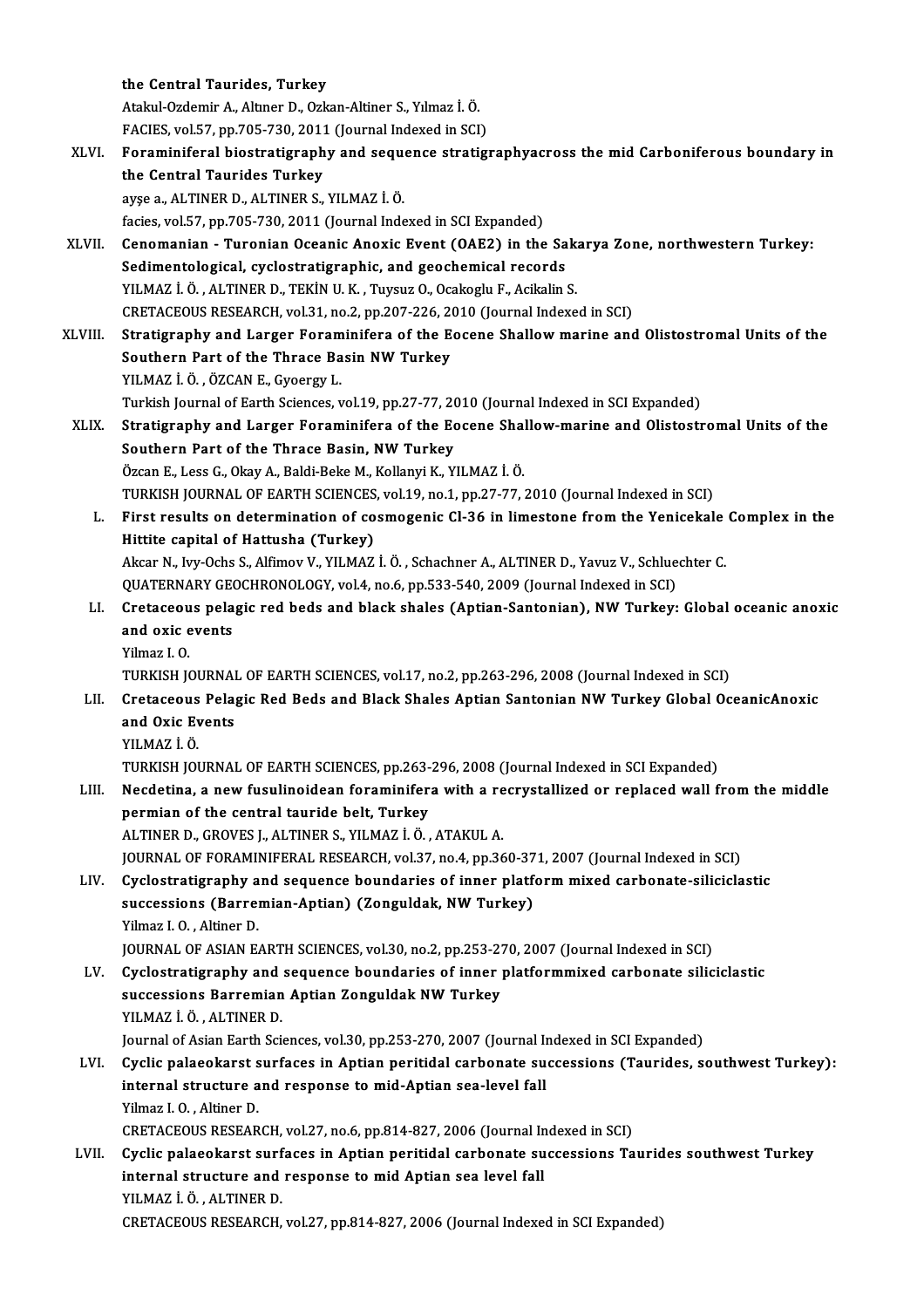| LVIII. | Stable isotope evidence for meter-scale sea level changes in Lower Cretaceous inner platform and           |
|--------|------------------------------------------------------------------------------------------------------------|
|        | pelagic carbonate successions of Turkey                                                                    |
|        | YILMAZ İ. Ö., Vennemann T., Altiner D., Satir M.                                                           |
|        | GEOLOGICA CARPATHICA, vol.55, no.1, pp.19-36, 2004 (Journal Indexed in SCI)                                |
| LIX.   | Cyclic sedimentation across the Permian-Triassic boundary (Central Taurides, Turkey)                       |
|        | Unal E., Altiner D., Yilmaz I., Ozkan-Altiner S.                                                           |
|        | RIVISTA ITALIANA DI PALEONTOLOGIA E STRATIGRAFIA, vol.109, no.2, pp.359-376, 2003 (Journal Indexed in SCI) |
| LX.    | Cyclic sedimentation across the Permian Triassic boundary Central Taurides Turkey                          |
|        | Emre U., ALTINER S., YILMAZ İ. Ö., ALTINER D.                                                              |
|        | RIVISTA ITALIANA DI PALEONTOLOGIA E STRATIGRAFIA, pp.359-376, 2003 (Journal Indexed in SCI Expanded)       |
| LXI.   | Use of sedimentary structures in the recognition of sequence boundaries in Upper Jurassic-Upper            |
|        | Cretaceous peritidal carbonates of the Western Taurides, Turkey                                            |
|        | YILMAZ İ Ö , ALTINER D                                                                                     |
|        | INTERNATIONAL GEOLOGY REVIEW, vol.43, no.8, pp.736-753, 2001 (Journal Indexed in SCI)                      |
| LXII.  | High-resolution sequence stratigraphic correlation in the Upper Jurassic (Kimmeridgian)-Upper              |
|        | Cretaceous (Cenomanian) peritidal carbonate deposits (Western Taurides, Turkey)                            |
|        | Altiner D., Yilmaz I., Ozgul N., Akcar N., Bayazitoglu M., Gaziulusoy Z.                                   |
|        | GEOLOGICAL JOURNAL, vol.34, pp.139-158, 1999 (Journal Indexed in SCI)                                      |
| LXIII. | High resolution sequence stratigraphic correlation in the UpperJurassic Kimmeridgian Upper                 |
|        | Cretaceous Cenomanian peritidal carbonate deposits Western Taurides Turkey                                 |
|        | ALTINER D., YILMAZ İ. Ö., necdet ö., naki a., zeynep g., muzaffer b.                                       |

GEOLOGICAL JOURNAL, vol.34, pp.139-158, 1999 (Journal Indexed in SCI Expanded)

### Articles Published in Other Journals

rticles Published in Other Journals<br>I. Holocene paleoenvironmental evolution of the Acıgöl paleo maar lake (Nevşehir, Central Anatolia)<br>TINGER A. TINOČLU.C. AVDAR E. VII MAZ İ. Ö. CÜMÜS R.A., SEN E. TUS TUSHSHEU IN CENSI JOUTHULS<br>Holocene paleoenvironmental evolution of the Acıgöl paleo m<br>TUNCER A., TUNOĞLU C., AYDAR E., YILMAZ İ. Ö. , GÜMÜŞ B. A. , ŞEN E.<br>Mediterranean Ceassianse Beviews vol 1 no 2 nn 255 260 2019 (P Holocene paleoenvironmental evolution of the Acıgöl paleo maar lake (Nevşehir, Central Anato<br>TUNCER A., TUNOĞLU C., AYDAR E., YILMAZ İ. Ö. , GÜMÜŞ B. A. , ŞEN E.<br>Mediterranean Geoscience Reviews, vol.1, no.2, pp.255-269, 2 Mediterranean Geoscience Reviews, vol.1, no.2, pp.255-269, 2019 (Refereed Journals of Other Institutions)<br>Books & Book Chapters

ooks & Book Chapters<br>I. Sedimentological and Geochemical Records of Lower Cretaceous CarbonateSuccessions Around<br>Trabren (NE Turkey): Implications for PelegenvironmentalEvolution and Pelegelimatelogical to & Book emapters<br>Sedimentological and Geochemical Records of Lower Cretaceous CarbonateSuccessions Arou:<br>Trabzon (NE Turkey): Implications for PaleoenvironmentalEvolution and Paleoclimatological Sedimentological and<br>Trabzon (NE Turkey)<br>Conditions of Tethys<br>ÖZVUPT M. KIPMACLM Trabzon (NE Turkey): Implications for PaleoenvironmentalEvolution and Paleoclimatological<br>Conditions of Tethys<br>ÖZYURT M., KIRMACI M. Z. , YILMAZ İ. Ö. , KANDEMİR R.

Conditions of Tethys<br>ÖZYURT M., KIRMACI M. Z. , YILMAZ İ. Ö. , KANDEMİR R.<br>in: Patterns and Mechanismsof Climate, Paleoclimate andPaleoenvironmental Changesfrom Low-Latitude Regions,<br>Zhibua Zhang e Nabil KhálifiAbdelkader ÖZYURT M., KIRMACI M. Z. , YILMAZ İ. Ö. , KANDEMİR R.<br>in: Patterns and Mechanismsof Climate, Paleoclimate andPaleoenvironmental Changesfrom Low-Latitud<br>Zhihua Zhang • Nabil KhélifiAbdelkader MezghaniEssam Heggy, Editor, Sp in: Patterns and Mechanismsof Climate, Paleoclimate and Paleoenvironmental Changesfrom Low-Latitude Regional A<br>Zhihua Zhang • Nabil KhélifiAbdelkader MezghaniEssam Heggy, Editor, Springer, Cham, pp.19-22, 2019<br>II. Sediment

Zhihua Zhang • Nabil KhélifiAbdelkader MezghaniEs<br>Sedimentological and Palaeontological Approa<br>from Yenicikale Outcrop at Boğazköy, Turkey<br>YUMAZİÖ ALTINER D Sedimentological and F<br>from Yenicikale Outcro<br>YILMAZ İ. Ö. , ALTINER D.<br>in: Beğerköy Hattuce erge

from Yenicikale Outcrop at Boğazköy, Turkey<br>YILMAZ İ. Ö. , ALTINER D.<br>in: Boğazköy Hattuşa ergebnisse der Ausgrabungen 24Ausgrabungen und Forschungen in der westlichen<br>eberstedt von Hattuse 1. Andrees Schachner Jürgen Seeb YILMAZ İ. Ö. , ALTINER D.<br>in: Boğazköy Hattuşa ergebnisse der Ausgrabungen 24Ausgrabungen und Forschungen in d<br>oberstadt von Hattuşa 1, Andreas Schachner, Jürgen Seeher , Editor, Verlag, pp.62-69, 2014<br>Origin of Building S in: Boğazköy Hattuşa ergebnisse der Ausgrabungen 24Ausgrabungen und Forschungen in der westlichen<br>oberstadt von Hattuşa 1, Andreas Schachner, Jürgen Seeher , Editor, Verlag, pp.62-69, 2014<br>III. Origin of Building Stones in

oberstadt v<br>Origin of l<br>Problems<br>Akeer N Al Origin of Building Stones in Yenicekale Complex: Application of Cosmoger<br>Problems<br>Akçar N., Alfimov ., IvyOchs S., YAVUZ E. V. , YILMAZ İ. Ö. , ALTINER D., Schlüchter C.<br>in: Boğazkäy Hattuse ersebnisse der Ausgrebunger 24

Problems<br>Akçar N., Alfimov ., IvyOchs S., YAVUZ E. V. , YILMAZ İ. Ö. , ALTINER D., Schlüchter C.<br>in: Boğazköy Hattuşa ergebnisse der Ausgrabungen 24 ausgrabungen und Forschungen in der westlichen Akçar N., Alfimov ., IvyOchs S., YAVUZ E. V. , YILMAZ İ. Ö. , ALTINER D., Schlüchter C.<br>in: Boğazköy Hattuşa ergebnisse der Ausgrabungen 24 ausgrabungen und Forschungen in d<br>oberstadt von Hattuşa 1, Andreas Schachner, Jürg

IV. Ausgrabungen und Untersuchungen an Yenicekale in der südwestlichen Oberstadt von Boğazköyoberstadt von Hattuşa 1<br>Ausgrabungen und U1<br>Hattuşa (2006–2008)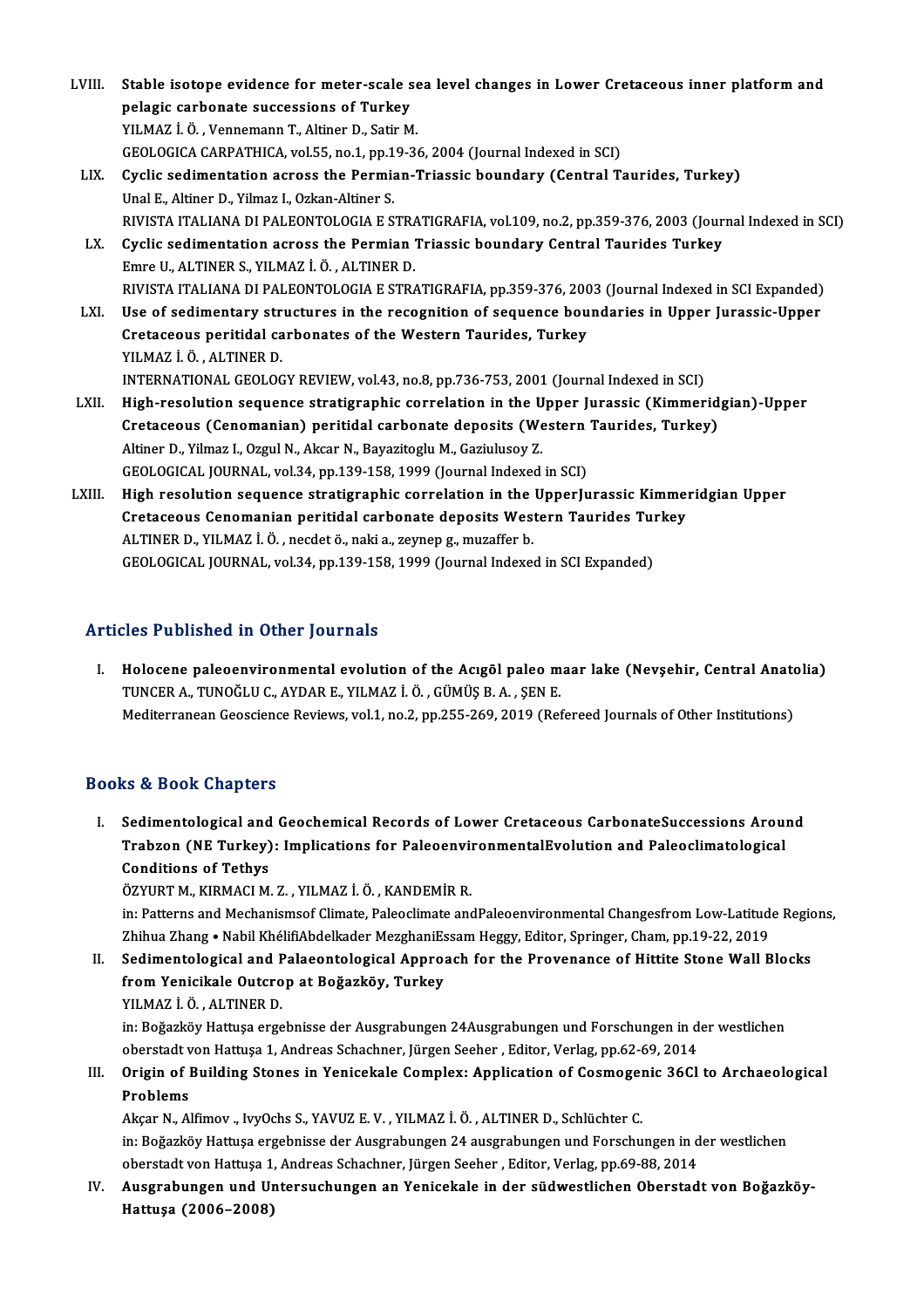Schachner A., Akçar N., Alfimov V., ALTINER D., Ivy Ochs S., Öğüt B., Schlüchter C., YAVUZ E. V. , YILMAZ İ. Ö.<br>İn: Boğazköy Hattuse ersebnisse der Aussrabungen 24eussrabungen und Eersebungen in der westlisben. Schachner A., Akçar N., Alfimov V., ALTINER D., Ivy Ochs S., Öğüt B., Schlüchter C., YAVUZ E. V. , YILMAZ İ. Ö<br>in: Boğazköy Hattuşa ergebnisse der Ausgrabungen 24ausgrabungen und Forschungen in der westlichen Schachner A., Akçar N., Alfimov V., ALTINER D., Ivy Ochs S., Öğüt B., Schlüchter C., YAVUZ E.<br>in: Boğazköy Hattuşa ergebnisse der Ausgrabungen 24ausgrabungen und Forschungen in<br>oberstadt von Hattuşa 1, Andreas Schachner, J oberstadt von Hattuşa 1, Andreas Schachner, Jürgen Seeher , Editor, verlag, pp.1-10, 2014<br>Refereed Congress / Symposium Publications in Proceedings

efereed Congress / Symposium Publications in Proceedings<br>I. Carbon-isotope stratigraphy of the Cenomanian-Turonian carbonate succession of the Türkoğlu<br>Section (SE Turkov): implications for the timing of Late Cretaceous se section (SE Turkey): implement a difference in a recedently of<br>Carbon-isotope stratigraphy of the Cenomanian-Turonian carbonate succession of the Türkoğlu<br>Mulayim O, VII MAZ İ, Ö, SARLE, TASLLE Carbon-isotope stratigraphy of the Ce<br>section (SE Turkey): implications for<br>Mulayim O., YILMAZ İ. Ö. , SARI B., TASLI K.<br>International Ferth Science Cellequium on section (SE Turkey): implications for the timing of Late Cretaceous sea-level rise and anoxic<br>Mulayim O., YILMAZ İ. Ö. , SARI B., TASLI K.<br>International Earth Science Colloquium on the Aegean Region, İzmir, Turkey, 7 - 11

Mulayim O., YILMAZ İ. Ö. , SARI B., TASLI K.<br>International Earth Science Colloquium on the Aegean Region, İzmir, Turkey, 7 - 11 October 2019, pp.27<br>II. Faunal affinities of the Late Cretaceous 'aphrodiniid' venerid bival International Earth Science Colloquium<br>Faunal affinities of the Late Cretace<br>pathways around Tethyan margins.<br>Hoggan L. VI MAZ LÖ, ÖZER S. Mülevis Faunal affinities of the Late Cretaceous 'aphrodiniid' v<br>pathways around Tethyan margins.<br>Hoşgör İ., YILMAZ İ.Ö., ÖZER S., Mülayim O., SARI B., TASLI K.<br>24th JAS International Meeting of Sedimentelegy, Peme, Italy. pathways around Tethyan margins.<br>Hoşgör İ., YILMAZ İ. Ö. , ÖZER S., Mülayim O., SARI B., TASLI K.<br>34th IAS International Meeting of Sedimentology, Rome, Italy, Roma, Italy, 10 - 13 September 2019, pp.492

- III. Development of pelagic phase after drowned Arabian platform, SE Turkey YILMAZ İ.Ö., Hoşgör İ., Mülayim O., SACİT Ö., SARI B., TASLI K. Development of pelagic phase after drowned Arabian platform, SE Turkey<br>YILMAZ İ. Ö. , Hoşgör İ., Mülayim O., SACİT Ö., SARI B., TASLI K.<br>34th IAS International Meeting of Sedimentology, Rome, Italy, Roma, Italy, 10 - 13 Se YILMAZ İ. Ö. , Hoşgör İ., Mülayim O., SACİT Ö., SARI B., TASLI K.<br>34th IAS International Meeting of Sedimentology, Rome, Italy, Roma, Italy, 10 - 13 September 2019, pp.42<br>IV. Preliminary results of sedimentological and cyc
- 34th IAS Inter<br>Preliminary<br>NW Turkey<br>Son G VII MA Preliminary resul<br>NW Turkey<br>Şen G., YILMAZ İ. Ö.<br>24th JAS Internatiol

NW Turkey<br>Şen G., YILMAZ İ. Ö.<br>34th IAS International Meeting of Sedimentology, Rome, Italy, Roma, Italy, 10 - 13 September 2019, pp.1000

V. Sedimentological and stratigraphical analysis of the Cenomanian-Santonian rudist-bearing carbonate 34th IAS International Meeting of Sedimentology, Rome, Italy, Roma, Italy, 10 - 13 September<br>Sedimentological and stratigraphical analysis of the Cenomanian-Santonian rudis<br>platform, northern Arabian Plate, the Sabunsuyu s Sedimentological and stratigraphical analysis of the Ce<br>platform, northern Arabian Plate, the Sabunsuyu secti<br>Mülayim O., YILMAZ İ.Ö. , ÖZER S., SARI B., TASLI K., Hoşgör İ.<br>24th JAS International Meeting of Sedimentelegy, platform, northern Arabian Plate, the Sabunsuyu section, Kilis area, (SE Turkey).<br>Mülayim O., YILMAZ İ. Ö. , ÖZER S., SARI B., TASLI K., Hoşgör İ.<br>34th IAS International Meeting of Sedimentology, Rome, Italy, ROMA, Italy,

## Mülayim O., YILMAZ İ. Ö. , ÖZER S., SARI B., TASLI K., Hoşgör İ.<br>34th IAS International Meeting of Sedimentology, Rome, Italy, ROMA, Italy, 10 - 13 September 2019, pp.26<br>VI. Upper Cretaceous rudist carbonate ramp facies in 34th IAS International Mee<br>Upper Cretaceous rudist<br>Arabian platform facies<br>ÖZEP S. VII MAZ İ. Ö. Müla Upper Cretaceous rudist carbonate ramp facies in the<br>Arabian platform facies<br>ÖZER S., YILMAZ İ. Ö. , Mülayim O., SARI B., Hoşgör İ., TASLI K.<br>24th JAS International Meeting of Sedimentelegy, Peme, Italy Arabian platform facies<br>ÖZER S., YILMAZ İ. Ö. , Mülayim O., SARI B., Hoşgör İ., TASLI K.<br>34th IAS International Meeting of Sedimentology, Rome, Italy, Roma, Italy, 10 - 13 September 2019, pp.27<br>Lawer Cretaseeus marine misr

- ÖZER S., YILMAZ İ. Ö. , Mülayim O., SARI B., Hoşgör İ., TASLI K.<br>34th IAS International Meeting of Sedimentology, Rome, Italy, Roma, Italy, 10 13 September 2019, pp.27<br>VII. Lower Cretaceous marine microbialites of ce 34th IAS<br><mark>Lower (</mark><br>Turkey<br><sup>VII MA7</sup> Lower Cret<br>Turkey<br>YILMAZ İ. Ö.<br><sup>24tb IAS Inte</sup> Turkey<br>31 YILMAZ İ. Ö.<br>34th IAS International Meeting of Sedimentology, Rome, Italy, Roma, Italy, 10 - 13 September 2019, pp.530
	-

VIII. SEDIMANTOLOGICAL, GEOCHEMICAL CHRACTERISTICS AND BENTIC COMMUNITIES OF RECENT 34th IAS International Meeting of Sedimentology, Rome, Italy, Roma, Italy, 10 - 13 September 2019, pp.530<br>SEDIMANTOLOGICAL, GEOCHEMICAL CHRACTERISTICS AND BENTIC COMMUNITIES OF RECENT<br>SHELF DEPOSITS IN THE NORTHWEST OF THE SEDIMANTOLOGICAL, GEOCHEMICAL CHRACTERISTICS AND BEN<br>SHELF DEPOSITS IN THE NORTHWEST OF THE ANTARCTICA PEN<br>KING GEORGE AND NANSEN ISLANDS): PRELIMINARY RESULTS<br>PÜVÜKMERIC V VÜMÜN 7 Ü. NAZİK A. KU IC A M. ALCİCEK'H. VU MA SHELF DEPOSITS IN THE NORTHWEST OF THE ANTARCTICA PENINSULA (HORSESHOE, HOVGAARD,<br>KING GEORGE AND NANSEN ISLANDS): PRELIMINARY RESULTS<br>BÜYÜKMERİÇ Y., YÜMÜN Z. Ü. , NAZİK A., KILIÇ A. M. , ALÇİÇEK H., YILMAZ İ. Ö. , KAYA ÖZ KING GEORGE AND NANSEN ISLANDS): PRELIMINARY RESULTS<br>BÜYÜKMERİÇ Y., YÜMÜN Z. Ü. , NAZİK A., KILIÇ A. M. , ALÇİÇEK H., YILMA<br>, ALÇİÇEK M. C. , KORAL H.<br>3. Ulusal kutup Bilimleri Çalıştayı, Turkey, 5 - 06 September 2019 BÜYÜKMERİÇ Y., YÜMÜN Z. Ü., NAZİK A., KILIÇ A. M., ALÇİÇEK H., YILMAZ İ. Ö., KAYA ÖZER C., KAYSERİ ÖZER M. S.

ALÇİÇEK M. C. , KORAL H.<br>3. Ulusal kutup Bilimleri Çalıştayı, Turkey, 5 - 06 September 2019<br>IX. Sedimentological and Geochemical Records of Lower Cretaceous Carbonate Successions Around<br>Trabron (NE Turkey), Impliestions fo 3. Ulusal kutup Bilimleri Çalıştayı, Turkey, 5 - 06 September 2019<br>Sedimentological and Geochemical Records of Lower Cretaceous Carbonate Successions Arou!<br>Trabzon (NE Turkey): Implications for Paleoenvironmental Evolution Sedimentological and<br>Trabzon (NE Turkey)<br>Conditions of Tethys<br>ÖZVUPT M. KIPMACLM Trabzon (NE Turkey): Implications for Paleoenvironmental Evolution and Paleoclimatological<br>Conditions of Tethys<br>ÖZYURT M., KIRMACI M. Z. , YILMAZ İ. Ö. , KANDEMİR R.

Conditions of Tethys<br>ÖZYURT M., KIRMACI M. Z. , YILMAZ İ. Ö. , KANDEMİR R.<br>Patterns and Mechanisms of Climate, Paleoclimate and Paleoenvironmental Changes from Low-Latitude Regions,<br>18 January 2019, np.19.21 ÖZYURT M., KIRMACI M. Z. ,<br>Patterns and Mechanisms o<br>18 January 2019, pp.19-21<br>The Junessie Crotessous Patterns and Mechanisms of Climate, Paleoclimate and Paleoenvironmental Changes from Low-Latitude<br>18 January 2019, pp.19-21<br>X. The Jurassic Cretaceous Boundary in marine sedimentary successions in Turkey: a review<br>VII MAZI

18 January 2<br>**The Jurassi<br>**YILMAZ İ. Ö.<br>I<sup>IZ2019</sup> Sen The Jurassic Cretaceous Boundary in marir<br>YILMAZ İ. Ö.<br>JK2018, Cenevre, Isviçre, 5 - 07 December 2018<br>Padiolarian rich, siliseous interval within L

JK2018, Cenevre, Isvicre, 5 - 07 December 2018

YILMAZ İ. Ö.<br>JK2018, Cenevre, Isviçre, 5 - 07 December 2018<br>XI. Radiolarian rich, siliceous interval within Hauterivian pelagic succession in the central Sakarya,<br>Pontides, NW Turkey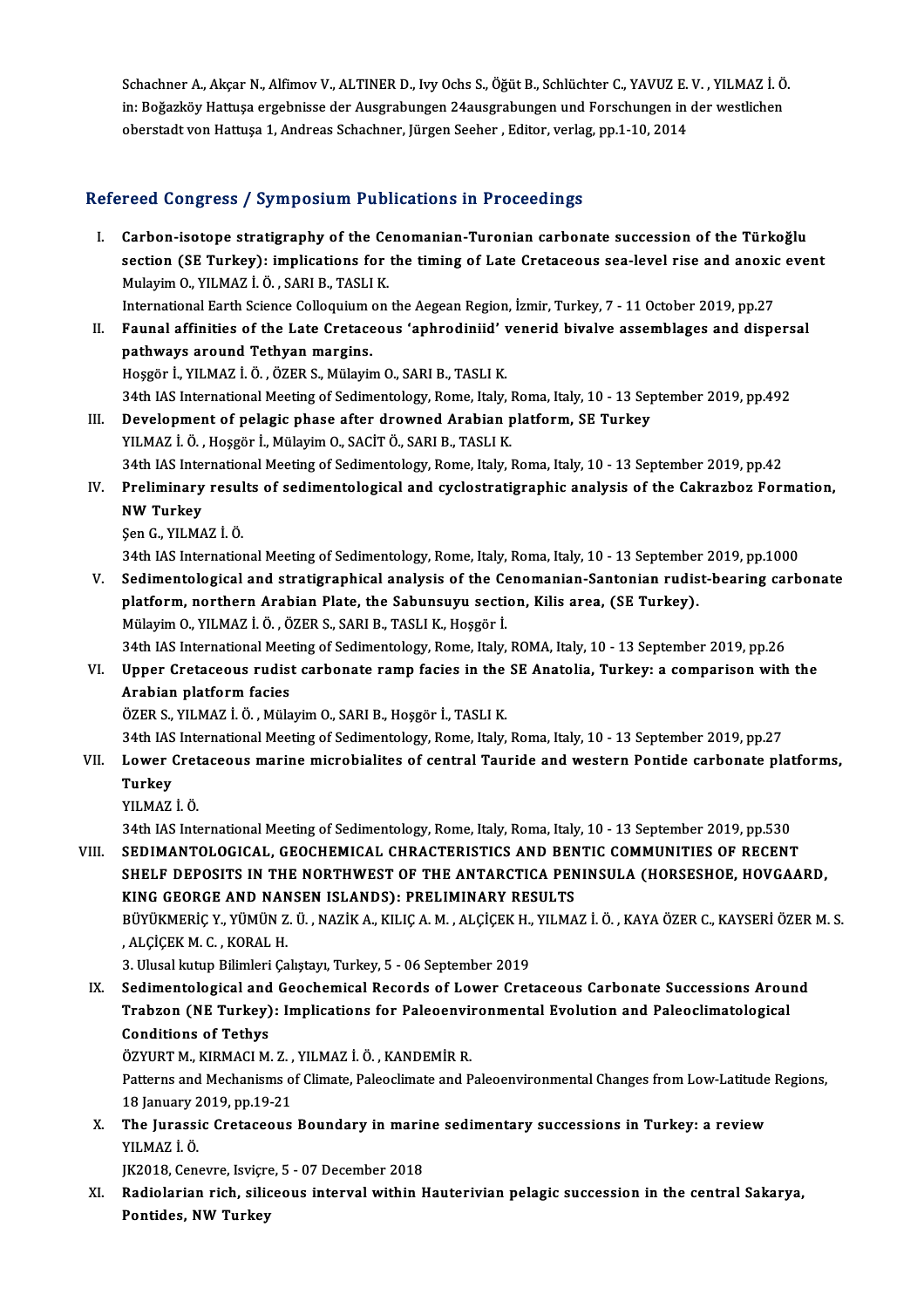YILMAZ İ.Ö. ,TEKİNU.K. YILMAZ İ. Ö. , TEKİN U. K.<br>JK 2018, Cenevre, İsviçre, 5 - 07 December 2018<br>KRETASE DENIZEL XAMAÇ ISTIELERININ SI YILMAZ İ. Ö. , TEKİN U. K.<br>JK 2018, Cenevre, İsviçre, 5 - 07 December 2018<br>XII. KRETASE DENIZEL YAMAÇ ISTIFLERININ SEDIMANTOLOJIK ÖZELLIKLERI, MUDURNUGÖYNÜK<br>HAVZASL OPTA SAKARYA JK 2018, Cenevre, İsviçre, 5 - (<br>KRETASE DENIZEL YAMAÇ<br>HAVZASI, ORTA SAKARYA<br>VILMAZ İ. Ö KRETASE D<br>HAVZASI, C<br>YILMAZ İ. Ö.<br>Uluslararası HAVZASI, ORTA SAKARYA<br>1991 - YILMAZ İ. Ö.<br>Uluslararası Katılımlı Sedimantoloji Çalışma Grubu 2018 Çalıştayı, Turkey, 6 - 09 September 2018 YILMAZ İ. Ö.<br>Uluslararası Katılımlı Sedimantoloji Çalışma Grubu 2018 Çalıştayı, Turkey, 6 - 09 September 2018<br>XIII. LATE CRETACEOUS CARBONATE PLATFORM EVOLUTION AND SHORT AND LONG-TERM SEA LEVEL<br>CHANCES, SE TURKEY Uluslararası Katılımlı Sedimantoloji Çalışma Grubu<br>LATE CRETACEOUS CARBONATE PLATFORM I<br>CHANGES, SE TURKEY, ARABIAN PLATFORM<br>VILMAZİÖ Mülayim Q LATE CRETACEOUS CA<br>CHANGES, SE TURKEY,<br>YILMAZ İ. Ö. , Mülayim O.<br>ISC2019 (International S CHANGES, SE TURKEY, ARABIAN PLATFORM<br>YILMAZ İ. Ö. , Mülayim O.<br>ISC2018 (International Sedimentology Congress, 2018) Québec, Kanada, 13 - 17 August 2018<br>The reserd of drewning of the Arabian Cerbenate Platform, in the Conom YILMAZ İ. Ö. , Mülayim O.<br>ISC2018 (International Sedimentology Congress, 2018) Québec, Kanada, 13 - 17 August 2018<br>XIV. The record of drowning of the Arabian Carbonate Platform, in the Cenomanian-Turonian Inisdere<br>section. ISC2018 (International Sedimentology Congress, 2018) Québec, Kanada, 13 - 17 Aug<br>The record of drowning of the Arabian Carbonate Platform, in the Cenoma<br>section, Adiyaman, SE Turkey: a possible cause for the OAE2 in the re The record of drowning of the Arabian Carbonate Platform, in the Cenomanian-Turonian Inisdere<br>section, Adiyaman, SE Turkey: a possible cause for the OAE2 in the region<br>Mülayim O., YILMAZ İ.Ö., SARI B., TASLI K., Wagreich M section, Adiyaman, SE Turkey: a possible cause for the OAE2 in the region<br>Mülayim O., YILMAZ İ. Ö. , SARI B., TASLI K., Wagreich M.<br>ISC2018 (International Sedimentology Congress, 2018) Quebec, Kanada, 13 - 17 August 2018<br>C Mülayim O., YILMAZ İ. Ö. , SARI B., TASLI K., Wagreich M.<br>ISC2018 (International Sedimentology Congress, 2018) Quebec, Kanada, 13 - 17 August 2018<br>XV. Correlations between the water levels of Lakes Beysehir and Marmara ISC2018 (International Sedimentolo<br>Correlations between the water<br>time seriesof sunspot numbers<br>Viduum II, VII MAZ i Ö, BEVI İQČI Correlations between the water levels of Lakes Be<br>time seriesof sunspot numbers<br>Yıldırım U., YILMAZ İ.Ö., BEKLİOĞLU M., AKINOĞLU B. G.<br>7th CLOBALCONEERENCE on CLOBAL WARMING İzmin time seriesof sunspot numbers<br>Yıldırım U., YILMAZ İ. Ö. , BEKLİOĞLU M., AKINOĞLU B. G.<br>7th GLOBALCONFERENCE on GLOBAL WARMING, İzmir, Turkey, 24 - 26 June 2018, pp.153-156 Yıldırım U., YILMAZ İ. Ö. , BEKLİOĞLU M., AKINOĞLU B. G.<br>7th GLOBALCONFERENCE on GLOBAL WARMING, İzmir, Turkey, 24 - 26 June 2018, pp.153-156<br>8TRIMANTOLOJIK, STRATICRAFIK VE ICHTHYOFAJINAL KAYITLARI 7th GLOBALCONFERENCE on GLOBAL WARMING, İzmir, Turkey, 24 - 26 Jun<br>GEÇ KONİASİYEN-GEÇ SANTONİYEN YAŞLI BOĞULMUŞ ARAP KARBO<br>SEDİMANTOLOJİK, STRATİGRAFİK VE ICHTHYOFAUNAL KAYITLARI<br>VILMAZİ Ö. Cook T.D., Hoször İ. Wasyojsk M. GEÇ KONİASİYEN-GEÇ SANTONİYEN YAŞLI BOĞULMUŞ ARAP KAR<br>SEDİMANTOLOJİK, STRATİGRAFİK VE ICHTHYOFAUNAL KAYITLAI<br>YILMAZ İ. Ö. , Cook T. D. , Hoşgör İ., Wagreich M., Rebman K., Murray A. M.<br>71. Turkiye Jeoloji Kurultan Turkey, SEDİMANTOLOJİK, STRATİGRAFİK VE ICHTHYOFAUNAL KAYITLARI<br>YILMAZ İ. Ö. , Cook T. D. , Hoşgör İ., Wagreich M., Rebman K., Murray A. M.<br>71. Turkiye Jeoloji Kurultayı, Turkey, 23 - 27 April 2018 YILMAZ İ. Ö. , Cook T. D. , Hoşgör İ., Wagreich M., Rebman K., Murray A. M.<br>71. Turkiye Jeoloji Kurultayı, Turkey, 23 - 27 April 2018<br>XVII. Cretaceous black shales (Oceanic Anoxic Events) in Turkey:collaboration of tec 71. Turkiye Jeoloji Kurultay<br>Cretaceous black shales<br>oceanographic changes<br>YU MA7 i Ö Cretaceous<br>oceanograp<br>YILMAZ İ. Ö.<br>10th Interna oceanographic changes<br>YILMAZ İ. Ö.<br>10th International Symposium on the Cretaceous, Viyena, Austria, 21 - 26 August 2017, vol.120, pp.306<br>Conomanian Conjagian Carbonata Seguence in the Northwestern Part of the Arabian Carbo YILMAZ İ. Ö.<br>10th International Symposium on the Cretaceous, Viyena, Austria, 21 - 26 August 2017, vol.120, pp.306<br>XVIII. Cenomanian-Coniacian Carbonate Sequence in the Northwestern Part of the Arabian Carbonate<br>Platform ( 10th International Symposium on the Cretaceous, Viyena, Aust<br>Cenomanian-Coniacian Carbonate Sequence in the Nort<br>Platform (SE Turkey): Characteristics and Implications<br>Mülavim O, VII MA7 i Ö MülayimO.,YILMAZ İ.Ö. 10th International Symposium on the Cretaceous, 21 - 26 August 2017, vol.120, pp.189 XIX. Cyclic Carbonate Facies Changes on theMiddle to Upper Cenomanian Arabian Carbonate Platform, 10th International Symposium on the Cretaceous, 21 - 26 August 2017, vol.120, pp.189<br>Cyclic Carbonate Facies Changes on the Middle to Upper Cenomanian Arabian Carbo<br>SE Turkey: An Approach for the Causes of Short- and Long-Cyclic Carbonate Facies Changes on the Middle to<br>SE Turkey: An Approach for the Causes of Short-<br>YILMAZ İ.Ö., Hoşgör İ., Mülayim O., SARI B., Simmons M.<br>10th International Sumnosium on the Cratesseus 21, 24 SE Turkey: An Approach for the Causes of Short- and Long-Term Sea-Level C<br>10th International Symposium on the Cretaceous, 21 - 26 August 2017, vol.120, pp.308<br>10th International Symposium on the Cretaceous, 21 - 26 August YILMAZ İ. Ö. , Hoşgör İ., Mülayim O., SARI B., Simmons M.<br>10th International Symposium on the Cretaceous, 21 - 26 August 2017, vol.120, pp.308<br>XX. Upper Cretaceous planktonic stratigraphy of the Göynük composite section, w 10th International Sy<br>Upper Cretaceous<br>province, Turkey)<br>Welfgring E. Shabe I Upper Cretaceous planktonic stratigraphy of the Gö<br>province, Turkey)<br>Wolfgring E., Shaha L., Wagreich M., Bohm K., YILMAZ İ. Ö.<br>10th International Symposium on the Cretaseous 21, 26 province, Turkey)<br>Wolfgring E., Shaha L., Wagreich M., Bohm K., YILMAZ İ. Ö.<br>10th International Symposium on the Cretaceous, 21 - 26 August 2017, vol.120, pp.293<br>Becards of paleoglimatic and palaeoenvironmental conditions Wolfgring E., Shaha L., Wagreich M., Bohm K., YILMAZ İ. Ö.<br>10th International Symposium on the Cretaceous, 21 - 26 August 2017, vol.120, pp.293<br>XXI. Records of paleoclimatic and palaeoenvironmental conditions in platform t 10th International Symposium on the Cretaceous, 21 - 26<br>Records of paleoclimatic and palaeoenvironmental<br>Cretaceous, Ayralaksa Yayla (Trabzon, NE Turkey)<br>Vidiz M. KIPMACLM 7 - VILMAZ LÖ, KANDEMIP P Yıldız M., KIRMACI M. Z., YILMAZ İ. Ö., KANDEMİR R. Cretaceous, Ayralaksa Yayla (Trabzon, NE Turkey)<br>Yıldız M., KIRMACI M. Z. , YILMAZ İ. Ö. , KANDEMİR R.<br>10th International Symposium on the Cretaceous, 21 - 26 August 2017, vol.120, pp.304<br>Valanginian Sea Level Beserds en t Yıldız M., KIRMACI M. Z. , YILMAZ İ. Ö. , KANDEMİR R.<br>10th International Symposium on the Cretaceous, 21 - 26 August 2017, vol.120, pp.304<br>XXII. Valanginian Sea-Level Records on the Bilecik Carbonate Platform and Slope 10th International Symposium on the<br>Valanginian Sea-Level Records of<br>Sakarya Zone, Western Pontides<br>VII MAZ İ.Ö. Altner D Valanginian Sea-Leve<br>Sakarya Zone, Weste<br>YILMAZ İ.Ö., Altıner D.<br>10th International Sumi Sakarya Zone, Western Pontides<br>YILMAZ İ. Ö. , Altıner D.<br>10th International Symposium on the Cretaceous, 21 - 26 August 2017, vol.120, pp.307<br>The Sentenian - Componion boundany at Cöynük, Nexthwestern Anatolia, Turl YILMAZ İ. Ö. , Altmer D.<br>10th International Symposium on the Cretaceous, 21 - 26 August 2017, vol.120, pp.307<br>XXIII. The Santonian - Campanian boundary at Göynük, Northwestern Anatolia, Turkey 10th International Symposium on the Cretaceous, 21 - 26 August<br>The Santonian - Campanian boundary at Göynük, Northwe<br>Wolfgring E., Bohm K., Wagreich M., DinaresTurell J., YILMAZ İ.Ö.<br>10th International Symposium on the Cre The Santonian - Campanian boundary at Göynük, Northwestern Anatolia, Turl<br>Wolfgring E., Bohm K., Wagreich M., DinaresTurell J., YILMAZ İ. Ö.<br>10th International Symposium on the Cretaceous, 21 - 26 August 2017, vol.120, pp. Wolfgring E., Bohm K., Wagreich M., DinaresTurell J., YILMAZ İ. Ö.<br>10th International Symposium on the Cretaceous, 21 - 26 August 2017, vol.120, pp.292<br>XXIV. The Upper Campanian Paleoceanographic and paleoclimatic records 10th International Syn<br>The Upper Campani<br>Platform, SE Turkey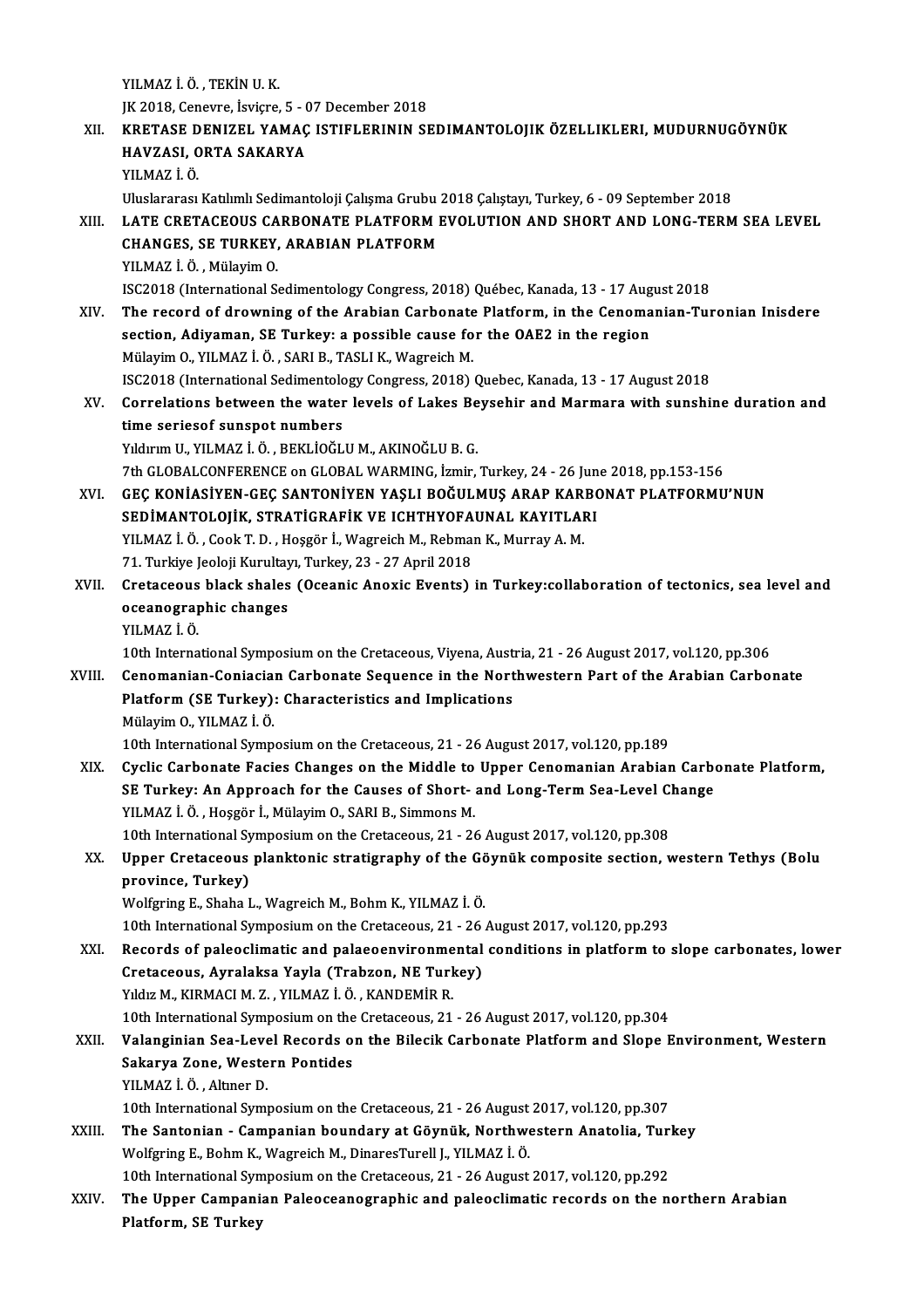YILMAZ İ.Ö., Hoşgör İ., Altıner S.Ö., Wagreich M., Kvacek J.

11.<br>10th International Symposium on the Cretaceous, 21 - 26 August 2017, vol.120, pp.309<br>Renesity and diagonatis evolution of the Unner Cretaseous, Tertiany clone sex

- YILMAZ İ. Ö. , Hoşgör İ., Altıner S. Ö. , Wagreich M., Kvacek J.<br>10th International Symposium on the Cretaceous, 21 26 August 2017, vol.120, pp.309<br>XXV. Porosity and diagenetic evolution of the Upper Cretaceous–Tertiary 10th International Symposium on the Cretace<br>Porosity and diagenetic evolution of the<br>Arabian carbonate platform, SE Turkey<br>VII MAZ İ Ö. Mülayim O Porosity and diagenet<br>Arabian carbonate pla<br>YILMAZ İ.Ö., Mülayim O.<br>SEBM 2017 Mountiov Co Arabian carbonate platform, SE Turkey<br>1990 - YILMAZ İ. Ö. , Mülayim O.<br>SEPM 2017 Mountjoy Conference-Carbonate Pore Sysrtems, 25 - 29 June 2017, pp.139 YILMAZ İ. Ö. , Mülayim O.<br>SEPM 2017 Mountjoy Conference-Carbonate Pore Sysrtems, 25 - 29 June 2017, pp.139<br>XXVI. Middle to upper Cretaceous small scale cyclic records on Arabian carbonate platform SE Turkey<br>control of clim
- SEPM 2017 Mountjoy Conference-Canadidle to upper Cretaceous sman control of climate and tectonics Middle to upper Cretaceous small scale cyclic recontrol of climate and tectonics<br>YILMAZ İ.Ö., Hoşgör İ., Mülayim O., Simmons M., SARI B. control of climate and tectonics<br>35th IGC meeting, 27 August - 04 September 2016<br>35th IGC meeting, 27 August - 04 September 2016

- YILMAZ İ. Ö. , Hoşgör İ., Mülayim O., Simmons M., SARI B.<br>35th IGC meeting, 27 August 04 September 2016<br>XXVII. The Tethyan Upper Cretaceous in northwestern Turkey an integrated study of pelagic sections in 35th IGC meeting, 27 August - 04 September 2016<br>The Tethyan Upper Cretaceous in northwestern Turkey<br>northwestern Anatolia and the southern BlackSea coast<br>Welfaring E. Böhm K. VII MAZ İ. Ö. TÜVSÜZ O. DinaraTurell L. northwestern Anatolia and the southern BlackSea coast<br>Wolfgring E., Böhm K., YILMAZ İ. Ö. , TÜYSÜZ O., DinarsTurell J., Wagreich M. EGU2016,17 -22April2016 Wolfgring E., Böhm K., YILMAZ İ. Ö. , TÜYSÜZ O., DinarsTurell J., Wagreich M.<br>EGU2016, 17 - 22 April 2016<br>XXVIII. K bentonit seviyeleri içeren Devoniyen Karbonifer karbonat istiflerinin mikrofasiyesi ve çökelme
- EGU2016, 17 22 April 2016<br>K bentonit seviyeleri içeren Devoniyen Karbonifer karbe<br>ortamlarının karşılaştırılması Zonguldak Bartın Türkiye<br>YU MAZİÖ, Türkmanağlu A.C. GÖNCÜQĞLUM G. BOZKAYA K bentonit seviyeleri içeren Devoniyen Karbonifer karbonat istiflerinin mikrofas<br>ortamlarının karşılaştırılması Zonguldak Bartın Türkiye<br>YILMAZ İ. Ö. , Türkmenoğlu A. G. , GÖNCÜOĞLU M. C. , BOZKAYA Ö., ÜNLÜCE Ö., OKUYUCU C ortamlarının karşılaştırılması Zonguldak Bartın Türkiye<br>YILMAZ İ. Ö. , Türkmenoğlu A. G. , GÖNCÜOĞLU M. C. , BOZKAYA Ö., ÜNLÜCE Ö., OKUYUCU C.<br>69. T|K. Nisan 2016, Turkey, 11 - 16 April 2016 YILMAZ İ. Ö. , Türkmenoğlu A. G. , GÖNCÜOĞLU M. C. , BOZKAYA Ö., ÜNLÜCE Ö., OKUYUCU C.<br>69. TJK. Nisan 2016, Turkey, 11 - 16 April 2016<br>XXIX. Karbonat kayaçlarda devirsellik ve izotopların kullanımı Cyclicity and use of
- 69. TJK. Nisan 2016<br>Karbonat kayaçla<br>carbonate rocks<br>vu M47 i Ö Karbonat k<br>carbonate<br>YILMAZ İ. Ö.<br>Sedimentele carbonate rocks<br>YILMAZ İ. Ö.<br>Sedimentoloji Çalışma Grubu Uluslararası Katılımlı Tufa ve Traverten Çalıştayı, Turkey, 5 - 08 November 2015

XILMAZ İ. Ö.<br>Sedimentoloji Çalışma Grubu Uluslararası Katılımlı Tufa ve Traverten Çalıştayı, Turkey, 5 - 08 November 2015<br>XXX. Orta Anadolu Geç Pliyosen İklimi Pınarbaşı Tufalarından D Kayseri Sedimantolojik Mikroskopi Sedimentoloji Çalışma Grubu Uluslararası Katılımlı Tufa ve Traverten Çalıştayı, Turkey, 5 - 08 November 2015<br>Orta Anadolu Geç Pliyosen İklimi Pınarbaşı Tufalarından D Kayseri Sedimantolojik Mikroskopik ve<br>İzotopik Bulgular Orta Anadolu Geç Pliyosen İklimi Pınarbaşı Tufaları<br>İzotopik Bulgular Late Pliocene Climate in Central A<br>Isotope Constraints from Pınarbaşı Tufas E Kayseri<br>OCAKOČLUE YUMAZİÖ İzotopik Bulgular Late P<br>Isotope Constraints from<br>OCAKOĞLU F., YILMAZ İ. Ö.<br>Sedimantaleji Caluma Crub Isotope Constraints from Pınarbaşı Tufas E Kayseri<br>OCAKOĞLU F., YILMAZ İ. Ö.<br>Sedimantoloji Çalışma Grubu Uluslararası katılımlı Tufa Traverten Çalıştayı, Turkey, 5 - 08 November 2015

XXXI. Foraminiferal Biostratigraphy in the Bashkirian-Moscovian Boundary Beds (Taurides, Turkey): Sedimantoloji Çalışma Grubu Uluslararası katılımlı Tufa Traverten Çalıştayı, Turkey, 5<br>Foraminiferal Biostratigraphy in the Bashkirian-Moscovian Boundary Beds<br>Evidence for Glacio- Eustatic Sea-Level Change in the Early Pen Foraminiferal Biostratigraphy in the Bashkiri<br>Evidence for Glacio- Eustatic Sea-Level Chang<br>ALTINER S., ALTINER D., YILMAZ İ. Ö. , ÖZDEMİR A.<br>CealagisalSesisty of America Annual Mesting Balti ALTINER S., ALTINER D., YILMAZ İ. Ö. , ÖZDEMİR A.<br>GeologicalSociety of America, Annual Meeting, Baltimore, United States Of America, 1 - 04 November 2015 ALTINER S., ALTINER D., YILMAZ İ. Ö. , ÖZDEMİR A.<br>GeologicalSociety of America, Annual Meeting, Baltimore, United States Of America, 1 - 04 November 2015<br>XXXII. FORAMINIFERAL BIOSTRATIGRAPHY IN THE BASHKIRIAN MOSCOVIAN

GeologicalSociety of America, Annual Meeting, Baltimore, United States Of America, 1 - 04 November 2015<br>FORAMINIFERAL BIOSTRATIGRAPHY IN THE BASHKIRIAN MOSCOVIAN BOUNDARY BEDS TAURID<br>TURKEY EVIDENCE FOR GLACIO EUSTATIC SEA TURKEY EVIDENCE FOR GLACIO EUSTATIC SEA LEVEL CHANGE IN THE EARLY PENNSYLVANIAN<br>ALTINER D., ALTINER S., YILMAZ İ. Ö. , ÖZDEMİR A. TURKEY EVIDENCE FOR GLACIO EUSTATIC SEA LEVEL CHANGE IN THE EARLY PENNSYLVANIAN<br>ALTINER D., ALTINER S., YILMAZ İ. Ö. , ÖZDEMİR A.<br>2015 GSA Annual Meeting in Baltimore, Maryland, USA (1-4 November 2015), Baltimore, United S

ALTINER D., ALTINER S<br>2015 GSA Annual Meeti<br>1 - 04 November 2015<br>Campanian daan man 1 - 04 November 2015<br>XXXIII. Campanian deep marine conglomerates in the Mudurnu Goynuk Basin NW Anatolia responses to

small scale and large scale sea level changes Campanian deep marine conglomerates in the Mudurnu Go<br>small scale and large scale sea level changes<br>YILMAZ İ. Ö. , OCAKOĞLU F., ALTINER S., Wagreich M., Wolfgring E.<br>Strati 2015, Craz, Austria 19, 22 July 2015 small scale and large scale sea level ch<br>YILMAZ İ. Ö. , OCAKOĞLU F., ALTINER S., Wa<br>Strati 2015, Graz, Austria, 19 - 23 July 2015<br>Campanian deen marine senglemerates

- YILMAZ İ. Ö. , OCAKOĞLU F., ALTINER S., Wagreich M., Wolfgring E.<br>Strati 2015, Graz, Austria, 19 23 July 2015<br>XXXIV. Campanian deep marine conglomerates in the Mudurnu göynük Basin NW Anatolia responses to<br>small seal Strati 2015, Graz, Austria, 19 - 23 July 2015<br>Campanian deep marine conglomerates in the<br>small scale and large scale sea level changes<br>VILMAZI ÖLOCAKOĞLUE ALTINER S WACREIC Campanian deep marine conglomerates in the Mudurnu göynük<br>small scale and large scale sea level changes<br>YILMAZ İ.Ö., OCAKOĞLU F., ALTINER S., WAGREICH M., WOLFGRING E.<br>2nd International Congress on Stratigraphy STP 4T 2015 small scale and large scale sea level changes<br>2nd International Congress on Stratigraphy STRAT 2015, 19 - 23 July 2015<br>2nd International Congress on Stratigraphy STRAT 2015, 19 - 23 July 2015<br>Coochronalogisel acquiresy aro YILMAZ İ. Ö. , OCAKOĞLU F., ALTINER S., WAGREICH M., WOLFGRING E.<br>2nd International Congress on Stratigraphy STRAT 2015, 19 - 23 July 2015<br>XXXV. Geochronological accuracy around the CretaceousPaleogene boundary interva
- 2nd International Congress on Stratigraphy STRAT 2015, 19 23 July<br>Geochronological accuracy around the CretaceousPaleogene<br>challenges to the age of Chron C29r and intervening events<br>VII MAZ İ.Ö. Dinaree Turall I. Staylov YILMAZ İ. Ö. , Dinares Turell J., Stoykova K.<br>26th IUGG, Prag, Czech Republic, 22 June - 02 July 2015, pp.3042 challenges to the age of Chron C29r and intervening events
- XXXVI. A Santonian Campanian boundary locality from North western Turkey Wolfgring E., Wagreich M., Dinares Turell J., YILMAZ İ.Ö., Boehm K. EGU (European Geosciences Union), Viyena, Austria, 12 - 17 April 2015, vol.17, pp.8733